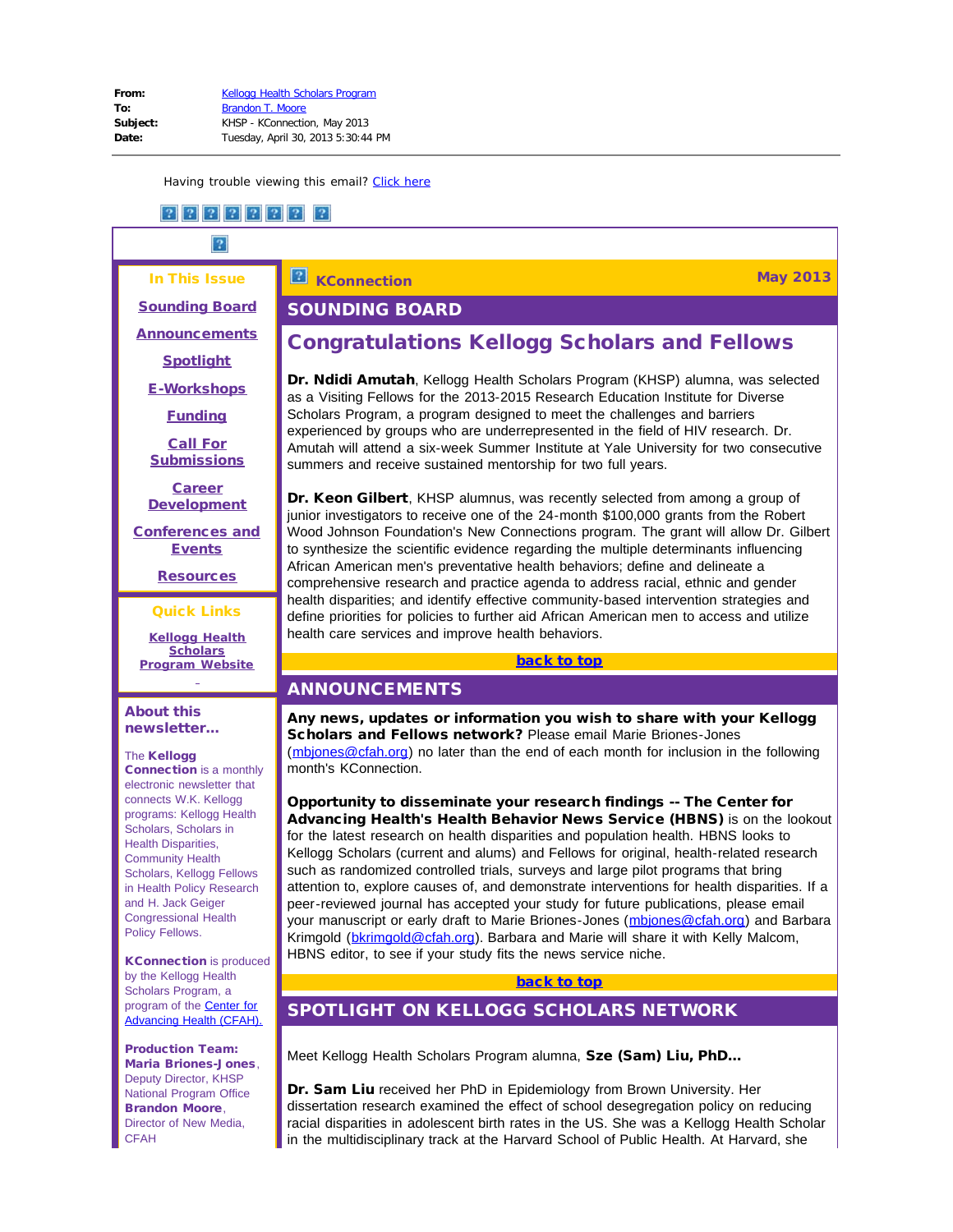#### Question?

<span id="page-1-0"></span>Have you moved? Have you found a new job? Is there a research question you would like feedback on? Any recent publications? Do you have any experience or advice to share? Let us know! Email: [healthscholars@cfah.org](mailto:healthscholars@cfah.org)

#### Contributions:

To contribute information, resources or announcements to Kellogg Connection, e-mail [kconnection@cfah.org.](mailto:kconnection@cfah.org)

#### *Do We Have Your Most Updated Contact Information?*

<span id="page-1-1"></span>Please update our files if your email or mailing address has changed or will change. We want to keep our Scholars network as up-to-date and wellconnected as possible! Please send any changes to [mbjones@cfah.org](mailto:mbjones@cfah.org) or [healthscholars@cfah.org.](mailto:healthscholars@cfah.org)

was also able to expand on her research interests and begin looking at other government and social policies that have led to health disparities in the US. Recent publications include how and why the health effects of GED credentials differ from a traditional HS degree and how education impacts distributions of health risk. Sam is currently a research associate at the Harvard Center for Population and Development Studies where she involved in research on how work and family policies influence health.

When ask to reflect on the impact of KHSP on her career, Dr. Liu says, The Kellogg Health Scholars fellowship connected me to a network of mentors and colleagues that continues to inform and enrich my research. My research interests and skill set has expanded as a result of participating in the Kellogg Program. In addition, the Kellogg Program's emphasis on translating research into policy recommendations has helped train the next generation of scholars and researchers to focus on real-world solutions to eliminating health disparities."

# [back to top](#page-0-4)

# ARCHIVED KHSP E-WORKSHOPS

The archived KHSP e-workshops are taped from the live e-workshops of the Kellogg Health Scholars. These live electronic workshops are intended to bring Kellogg Health Scholars together between face-to-face networking meetings to explore topics of mutual interest. Its purpose is to form closer networks between the Kellogg Health Scholars and to provide to them and the Kellogg Community of Scholars support and resources for career development.

Access to archived e-workshops is STRICTLY LIMITED to Kellogg Health Scholars, Kellogg Fellows in Health Policy Research (current and alumni), Scholars in Health Disparities and Community Health Scholars program alumni and H. Jack Geiger Congressional Health Policy Fellows program alumni. The contents of these eworkshops are confidential. These archived presentations should not be accessed, copied or forwarded by/to any individuals other than group of scholars, fellows and scholar/fellow alumni that have been identified.

To listen to the archived presentations and download materials, visit [http://bit.ly/f8TRa1.](http://r20.rs6.net/tn.jsp?e=001P_Rv0lTHjdla5ufEz1R-1xnf-NU310nQpjZ1A_ope-v_gobDZg3AiIcfYbCvh4ThDdLEYuFt5cLZaIODE129ewnr4NCLbv5BOhh39en_VWYR270OjWhQU_zuMPC2nFKHdhX9G8AqAzTQl_I5RloChjhVKddllUlr1I2JyvhIAbnzlFoY2-65Re1iXNL714ANo3ZtV-5C6QGk2KDpfrxpZpRoucl8_DYj_QxDw7wTWUmQ-ZUpxLIQQJZm1hDH0WmRs_Qcm-xO4tU=) For login and passcode information, please contact Brandon Moore at [bmoore@cfah.org.](mailto:bmoore@cfah.org)

#### [back to top](#page-0-4)

# FUNDING

Agency for Healthcare Research and Quality AHRQ Patient-Centered Outcomes Research (PCOR) Mentored Research Scientist Development Award (K01) (PA-13-181)

Deadline(s): [Standard dates](http://r20.rs6.net/tn.jsp?e=001P_Rv0lTHjdnA4ZcysXb0bEN40GLpgvaVzlFyJ3lf-WvzojDGV5qPuVoTUhB7vd2tWSeEDiT2mK_wFv1mP2pdJhJaycRXZouI8ARc6IA-hdue1cVWIxKXMmtVXWL0ooNpEaYvwz4bnGRUWWdw_R3_pUSvvbf_AQLZj7pbk449DB8lOSjXj9rX0dPxj0nOAzoWA2ZneWEq8851_U1EgIVp_4Fcw2fNYLoqMd3_-ywFurjb6g8ygozeDoDT_b5bk86ZtPB6wZTJvdDuPAni_niSeQCma4kW7CisXlCt0-VSEIc=) apply, by 5:00 PM local time of applicant organization.

Purpose: The overall goal of the AHRQ Patient-Centered Outcomes Research (PCOR) Mentored Research Scientist Development (K01) program is to help ensure that a diverse pool of highly trained scientists is available in appropriate scientific disciplines to address the Nation's health services research needs. More information about AHRQ Career programs may be found at the AHRQ [Training and Education](http://r20.rs6.net/tn.jsp?e=001P_Rv0lTHjdlKGwOhheTEReq05i0iL4mu0I4DoY9ku7Pl04MZMU2okOqng6S75KWvF8eaacTz6f2vTt_ZrIGYsUit3ewSbsODZ4qAHyJcTwQB8XkZGYGgFz0Nfj9Rpa9D3m7bMK48UOgAdpp_StxP7ogwU3B9zXlLoudxl65Xm44c1Pl5Aw8c7ryC05RgTnCJyLnm6hoSB3tx-1QFmaoNELhflfLVqmnyzuaSTpyB37vevn4PTOB8DhnclPAeXVehF0uPmPM_yLbu0dkGQVne_g==) website and at the [NIH Extramural Training Mechanisms](http://r20.rs6.net/tn.jsp?e=001P_Rv0lTHjdnEKh2jUwTk6_nzLq4MwXa9QpWDxrgCG46wfhgpad8tScH51kk1bCQP0WUGteL0h2Tj_HXp8yNEyGIBQF6Am4Ygnzoi2p8SOiXVoBOKSPlPDggGgpGRYUrHXfNJuDEpAhrOcT506p0Y7y0Ni96r6pD9tOr61FW2VqtZK37x0mU_v9tAmPdbwsMqPZ1ft9LRFEI7xxtOZg8ohOmSXmB-JzdHwX2uYr2KDtO6h2cGQMFtCpUfCyWTLb4jBzyA9gHKjZSLJKRf9Pnsmmp3LjSygmPA_thObzSsAXg=) website.

The objective of the AHRQ PCOR K01 program is to provide salary and research support for a sustained period of "protected time" (3-5 years) for individuals with research doctoral degrees (e.g., Ph.D., Sc.D., Dr.P.H.) The K01 provides support for an intensive, mentored research career development experience in comparative effectiveness research (CER) methods as applied to patient-centered outcomes research (PCOR). For purposes of this FOA, CER is defined as the conduct and synthesis of research comparing the benefits and harms of different interventions and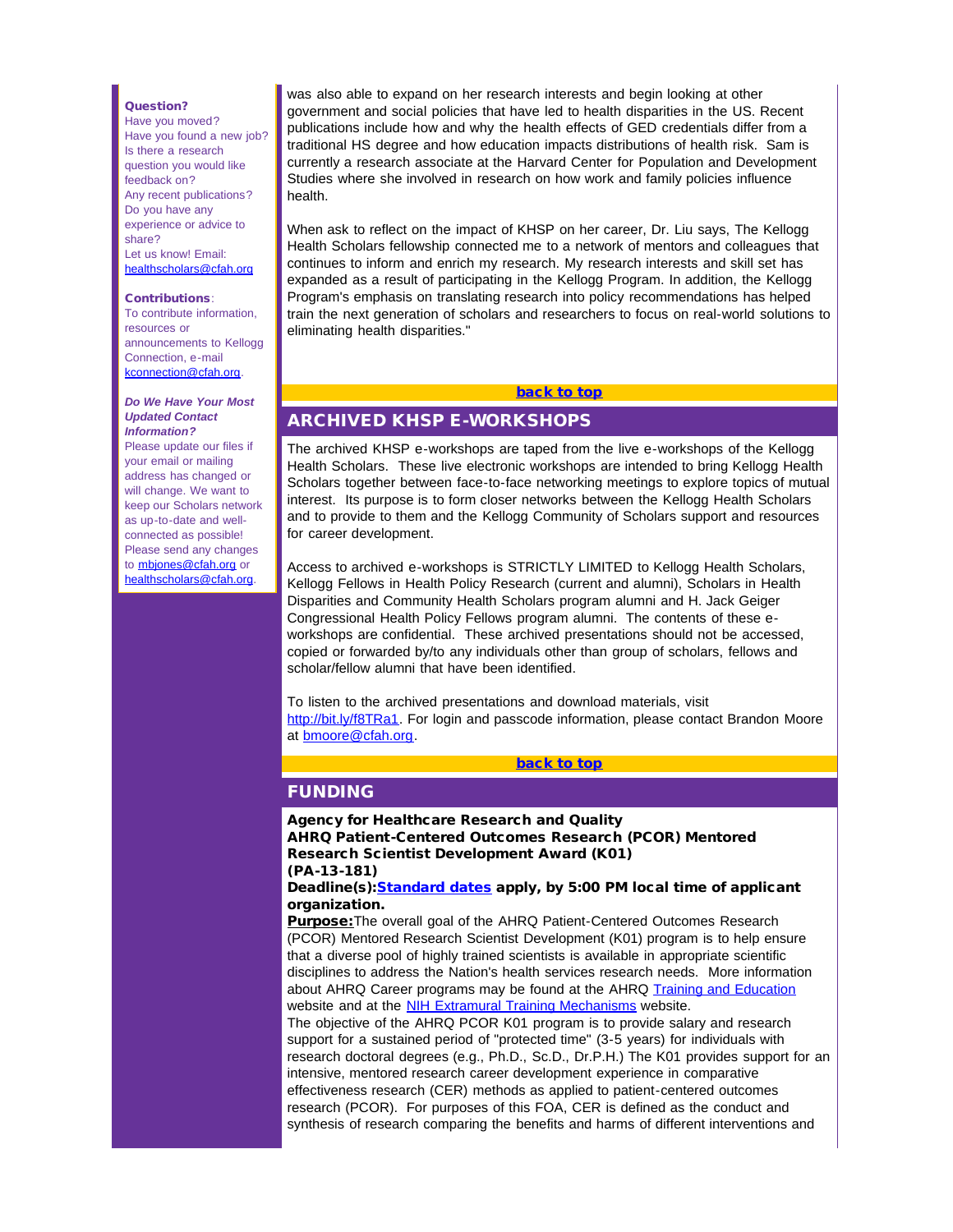<span id="page-2-0"></span>strategies to prevent, diagnose, treat and monitor health conditions, as well as the delivery of health care in "real world" settings. The award may be used by candidates with different levels of prior research training and at different stages in their career development. For example, a candidate with limited experience in health services research may use an award to support a career development experience that includes a designated period of didactic training followed by a period of closely supervised research experience. A candidate with previous health services research experience and training may not require extensive additional didactic preparation, and may use an award to support a career development experience that focuses on an intensive, supervised research experience.

Announcement details at [http://grants.nih.gov/grants/guide/pa-files/PA-13-181.html.](http://r20.rs6.net/tn.jsp?e=001P_Rv0lTHjdmIsOR_JJop_f2ya64SmNE-FqyPHkv7jb7pj1pdgLAQQq_PFkxLZbyLsdB2H4yRHjE9ADbmkrPx4DZikN23-n3hlioBJn4lvSirkRz0WmWBQD00RTBsj_xFC5SGrmhvie0ZFgU_sj3SJHGSKiNuD8-5QGMMOA1XAyvmkEei6w7YWsAE-mcTcqIcWJKdtajfql1Uxkgi0yeRLaNyTDLUbb5easUwHc1I78XzW8oL-7rhCCLqMEM0oX3nZy8FgTiB3fm1l0t2gC0xR7mUs1973F7h)

### [back to top](#page-0-4)

# CALL FOR SUBMISSIONS

Call for Poster Abstracts -- National Association of Community Health **Centers** 

Community Health Institute Chicago, IL August, 23-27, 2013

Deadline: May 3, 2013

Each year, the National Association of Community Health Centers hosts the Community Health Institute, the largest and most important annual conference of community-based health professionals. This year's conference will take place in Chicago from August 23 - 27. We wanted to encourage you to submit a poster abstract to this conference given your involvement in CBPR. We've heard from community-based organizations on how difficult it is to learn from others about research initiatives and best practices-this poster session is a unique opportunity to fill this gap. Meanwhile, having a poster is a great way to share your findings and provide beneficial examples for others while networking

and receiving feedback. The poster session will take place on Sunday, August 25<sup>th</sup>.

The deadline to submit a poster abstract is Friday, May  $3^{\text{rd}}$ . All community-based organizations, health organizations, researchers, academics, and others are invited to submit. All topics will be considered. "Best in Show" awards will be given with winners receiving cash prizes and complimentary registrations to the 2014 Community Health Institute in San Diego! To submit a poster abstract, please go to

[http://meetings.nachc.com/c-training/community-health-institute-and-expo/](http://r20.rs6.net/tn.jsp?e=001P_Rv0lTHjdnZK7pKbjTak1eK2uqIGL6BMt5sYfWAqND43pUTgcaJS-m8OwoswruYidnNLEdmrjiy0M2XDaPh1v8HmdhQYoSLp6WLXKePfiNxU3eoogQqr5hcNoFKhVClXdh7pnx0GU36-XxC2zpYgPOAEDa-PZ6E8mO5K_meLPFZCZzukOpX8LABVO2v24DRZWMyZxL6JJm7QqObg1oG_W6MQvORFQeoBsMbfxm5D1UbomWLumXy0Iw97_86lOycpJIMnngP8BD21BAMrFsAdEZrE4mGV3c--MXMLIxx7BeSxAxwZQ0I5g==)*.* If you have any questions, feel free to email Michelle Jester at miester@nachc.org.

Call for Abstracts - U.S. National AIDS Housing Coalition, the Ontario HIV Treatment Network and COCQ-SIDA (la Coalition des organismes communautaires québécois de lutte contre le sida) 2013 North American Housing and HIV/AIDS Research Summit Montreal, Quebec

Canada

#### September 25-27, 2013 Deadline: May 15, 2013

The HOUSING AND HIV/AIDS Research Summit series is an interdisciplinary, interactive forum to engage with research findings and program, policy, and advocacy initiatives that focus on housing status, poverty and other social determinants of HIV prevention and care outcomes. Summit meetings support knowledge transfer and public policy collaboration among people with HIV/AIDS, health and housing researchers. service providers, and policy makers at the global, national and local levels. The theme of Summit VII is Closing the Housing Gap in the HIV Treatment Cascade, to highlight the potential of housing strategies to improve HIV treatment effectiveness and reduce HIV transmission. The 2013 North American Housing and HIV/AIDS Research Summit will be held September 25-27, 2013, in Montreal, Quebec. The U.S. National AIDS Housing Coalition (NAHC), the Ontario HIV Treatment Network (OHTN) and COCQ-SIDA (la Coalition des organismes communautaires québécois de lutte contre le sida) will convene the 2013 Summit, working in collaboration with the Johns Hopkins Bloomberg School of Public Health and other partners. The Summit conveners invite abstracts presenting the results of scientific research, economic analyses, program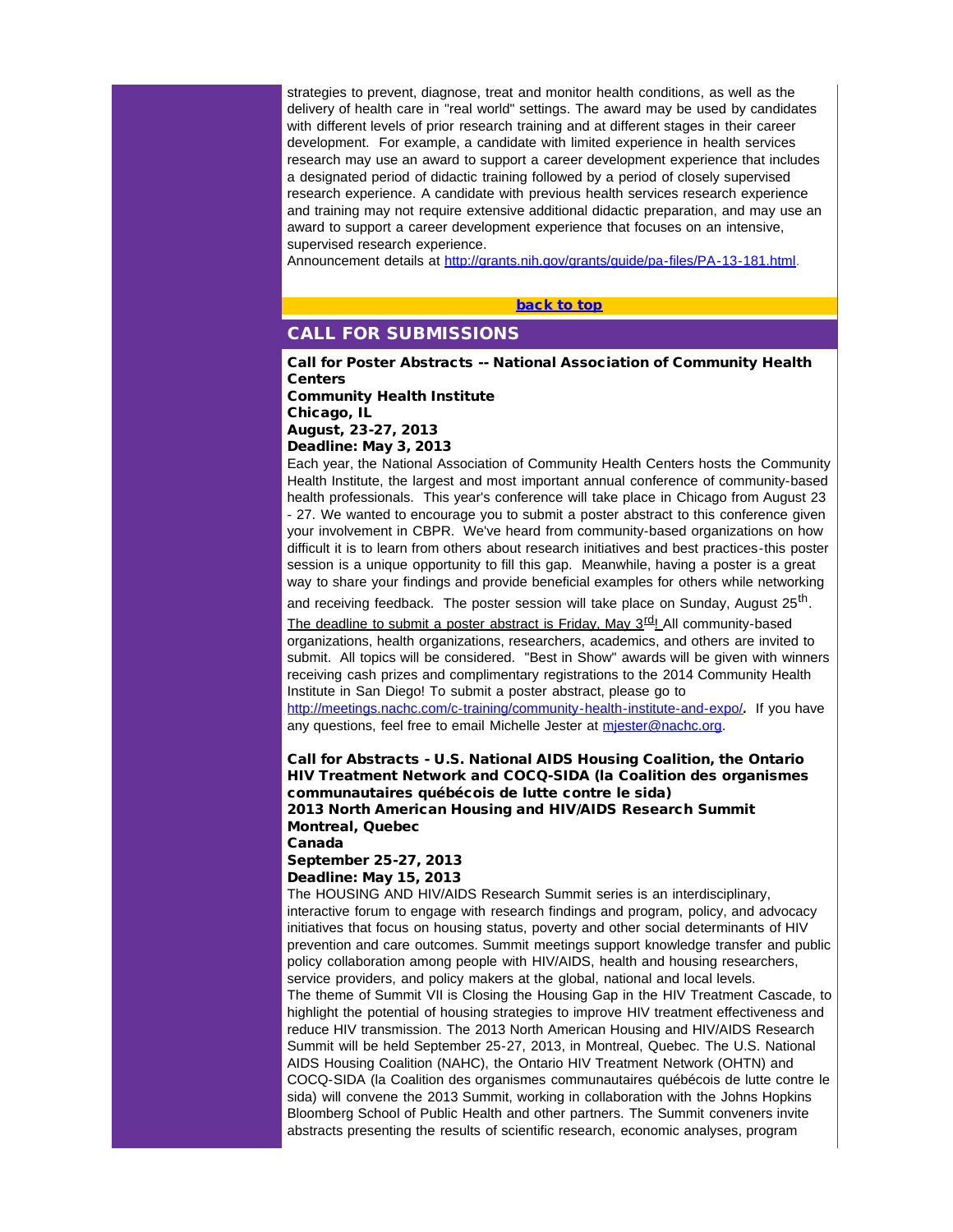evaluations, community-based interventions, and public policy strategies that reflect this theme. Of particular interest is work that broadens our understanding of housing need and interventions among members of vulnerable populations and in underserved communities, including displaced persons, rural areas, and resource-poor settings. International research is welcome and abstract submissions from the Caribbean, Mexico, and all regions of the United States and Canada are encouraged. Abstracts are due May 15, 2013, and notification of acceptance will be emailed no later than June 14, 2013. The conference fee is waived for the primary presenting author. For more information and to view the Call for Abstracts, please visit [www.hivhousingsummit.org](http://r20.rs6.net/tn.jsp?e=001P_Rv0lTHjdnZnqy_CC0n704wwkguiUIB_MQLMor7icnxVw5ALQ2m4NZuJiX06hjgPRDB6MHOG8DeYnDB2jfxL2GlJTP1-KaaPyNfNiOjfZ0BwHH8TsUn2Ub-Qf-BGxWSbqhc-EH_c1Uwjm0st8kq7NyiIv9seSkH9Gee6tXuNt85uWhRjlJVvG_MLil_a_q7FciWOTLuc_rTOFlCiLwlDyfHiY3_tFtB8vh9F_ZDco5K7TJOv6a71A==).

### Call for Nominations for Appointment - HHS Office of Minority Health, Office of Assistant Secretary for Health, Office of the Secretary Advisory Committee on Minority Health Deadline: May 31, 2013 (5:00 p.m. EST)

Summary: The Department of Health and Human Service (HHS), Office of Minority Health (OMH), is seeking nominations of qualified candidates to be considered for appointment as a member of the Advisory Committee on Minority Health (hereafter referred to as the ''Committee or ACMH''). In accordance with Public Law 105-392, the Committee provides advice to the Deputy Assistant Secretary for Minority Health, on improving the health of each racial and ethnic minority group and on the development of goals and specific program activities of OMH designed to improve the health status and outcomes of racial and ethnic minorities. Nominations of qualified candidates are being sought to fill upcoming vacancies on the Committee. Dates:Nominations for membership on the Committee must be received no later than 5:00 p.m. EST on May 31, 2013, at the address listed below.

AddressesAll nominations should be mailed to Ms. Monica Baltimore, Executive Director, Advisory Committee on Minority Health, Office of Minority Health, Department of Health and Human Services, 1101 Wootton Parkway, Suite 600, Rockville, MD20852. For Further Information Contact:Ms. Monica Baltimore, Executive Director, Advisory Committee on Minority Health, Office of Minority Health, Department of Health and Human Services, 1101 Wootton Parkway, Suite 600, Rockville, MD 20852; Telephone:(240) 453-2882.

A copy of the ACMH charter and list of the current membership can be obtained by contacting Ms. Baltimore or by accessing the Web site managed by OMH at *[www.minorityhealth.hhs.gov.](http://r20.rs6.net/tn.jsp?e=001P_Rv0lTHjdkfSLqrQifPXj_97zmwblVDyk4EzBV9KdR0qHE3qaXPMAYsZLckBZnOfWmbWKRyyOSn08NJIuzyTH3irSuUp29SiSCkxK17HVR4U9LRKlrB3RIoITJmsZ33WpEhpknBtHIUmcfA0lg1mdFx7HJOGr8juNKDIvvqKv6zn20H3c12hXOWUanoCGHmviakNccfM6lqM8hx9YaQqgGwpZ3GvhXd6iLJn4dMtuOtm3vm0ulzJdiL0WF7vGB9)*

Supplementary Information: Pursuant to Public Law 105-392, the Secretary of Health and Human Services established the ACMH. The Committee provides advice to the Deputy Assistant Secretary for Minority Health in carrying out the duties stipulated under Public Law 105-392. This includes providing advice on improving the health of racial and ethnic minority populations and in the development of goals and specific program activities of OMH, which are to: (1) Establish short-range and long-range goals and objectives andcoordinate all other activities within thePublic Health Service that relate todisease prevention, health promotion, service delivery, and research impacting racial and ethnic minority populations; (2) enter into interagency agreements with other agencies of the Public Health Service;

(3) support research, demonstrations, and evaluations to test new and innovative models; (4) increase knowledge and understanding of health risk factors; (5) develop mechanisms that support better information dissemination, education, prevention, and service delivery to individuals from disadvantaged backgrounds, including individuals who are members of racial or ethnic minority groups;

(6) ensure that the National Center for Health Statistics collects data on the health status of each minority group; (7) with respect to individuals who lack proficiency in speaking the English language, enter into contracts with public and nonprofit private providers of primary health services for the purpose of increasing the access of these individuals to such services by developing and carrying out programs to provide bilingual or interpretive services; (8) support a national minority health resource center to carry out the following: (a) facilitate the exchange of information regarding matters relating to health information and health promotion, preventive health services, and education in appropriate use of health care; (b) facilitate access to such information; (c) assist in the analysis of issues and problems relating to such matters; (d) provide technical assistance with respect to the exchange of such information (including facilitating the development of materials for such technical assistance); (9) carry out programs to improve access to health care services for individuals with limited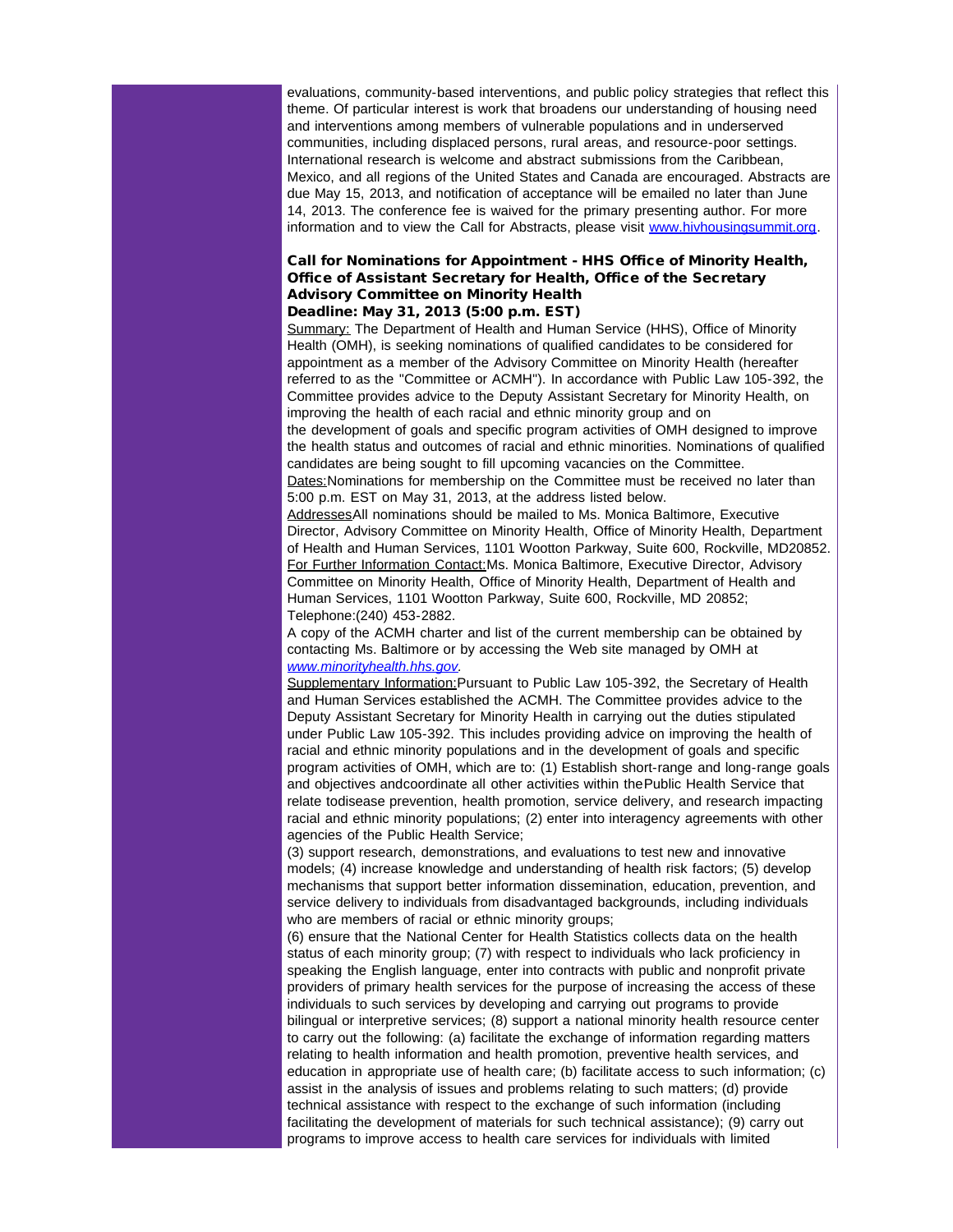proficiency in speaking the English language. Activities under the preceding sentence shall include developing and evaluating model projects; and (10) advise in matters related to the development, implementation, and evaluation of health professions education in decreasing disparities in health care outcomes, including cultural competency as a method of eliminating health disparities. Management and support services for the ACMH are provided by OMH. *Nominations:* OMH is requesting nominations for upcoming vacancies on the ACMH. The Committee is composed of 12 voting members, in addition to non-voting *ex officio* members. This announcement is seeking nominations for voting members. Voting members of the Committee are appointed by the Secretary from individuals who are not officers or employees of the Federal Government and who have expertise regarding issues of minority health. To qualify for consideration of appointment to the Committee, an individual must possess demonstrated experience and expertise working on issues impacting the health of racial and ethnic minority populations. The Committee charter stipulates that the racial and ethnic minority groups shall be equally represented on the Committee membership. OMH is seeking candidates who can represent the health interest of Hispanics/Latino Americans; Blacks/African Americans; American Indians and Alaska Natives; and/or Asian Americans, Native Hawaiians, and other Pacific Islanders.

*Mandatory Professional/Technical Qualifications:*Nominees must meet all of the following mandatory qualifications to be eligible for consideration.

(1) Expertise in minority health and racial and ethnic health disparities.

(2) Expertise in developing or contributing to the development of science-based or evidence based health policies and/or programs. This expertise may include experience in the analysis, evaluation, and interpretation of federal/state health or regulatory policy. (3) Involvement in national, state, regional, tribal, and/or local efforts to improve the health status or outcomes among racial and ethnic minority populations.

(4) Educational achievement, professional certification(s) in health-related fields (e.g., health professions, allied health, behavioral/mental health, public health, health policy, health administration/management, etc.), and professional experience that will support ability to give expert advice on issues related to improving minority health and eliminating racial and ethnic health disparities.

(5) Expertise in population level health data for racial and ethnic minority groups. This expertise may include survey, administrative, and/or clinical data.

### *Desirable Qualifications:*

(1) Knowledge and experience in health care systems, cultural and linguistic competency, social determinants of health, evidence-based research, data collection (e.g., federal, state, tribal, or local data collection), or health promotion and disease prevention.

(2) Nationally recognized via peer-reviewed publications, professional awards, advanced credentials, or

involvement in national professional organizations.

*Requirements for Nomination Submission:*Nominations should be typewritten (one nomination per nominator). Nomination package should include: (1) a letter of nomination that clearly states the name and affiliation of the nominee, the basis for the nomination (i.e., specific attributes which qualify the nominee for service in this capacity), and a statement from the nominee indicating a willingness to serve as a member of the Committee; (2) the nominee's contact information, including name, mailing address, telephone number, and email address; (3) the nominee's curriculum vitae, and (4) a summary of the nominee's experience and qualification relative to the mandatory professional and technical criteria listed above. Federal employees should not be nominated for consideration of appointment to this Committee. Individuals selected for appointment to the Committee shall be invited to serve four-year term. Committee members will receive a stipend for attending Committee meetings and conducting other business in the interest of the Committee, including per diem and reimbursement for travel expenses incurred. The Department makes every effort to ensure that the membership of HHS federal advisory committees is fairly balanced in terms of points of view represented and the committee's function. Every effort is made to ensure that a broad representation of geographic areas, females, racial and ethnic and minority groups, and the disabled are given consideration for membership on HHS federal advisory committees. Appointment to this Committee shall be made without discrimination because of a person's race, color, religion, sex (including pregnancy), national origin, age, disability, or genetic information. Nominations must state that the nominee is willing to serve as a member of ACMH and appears to have no conflict of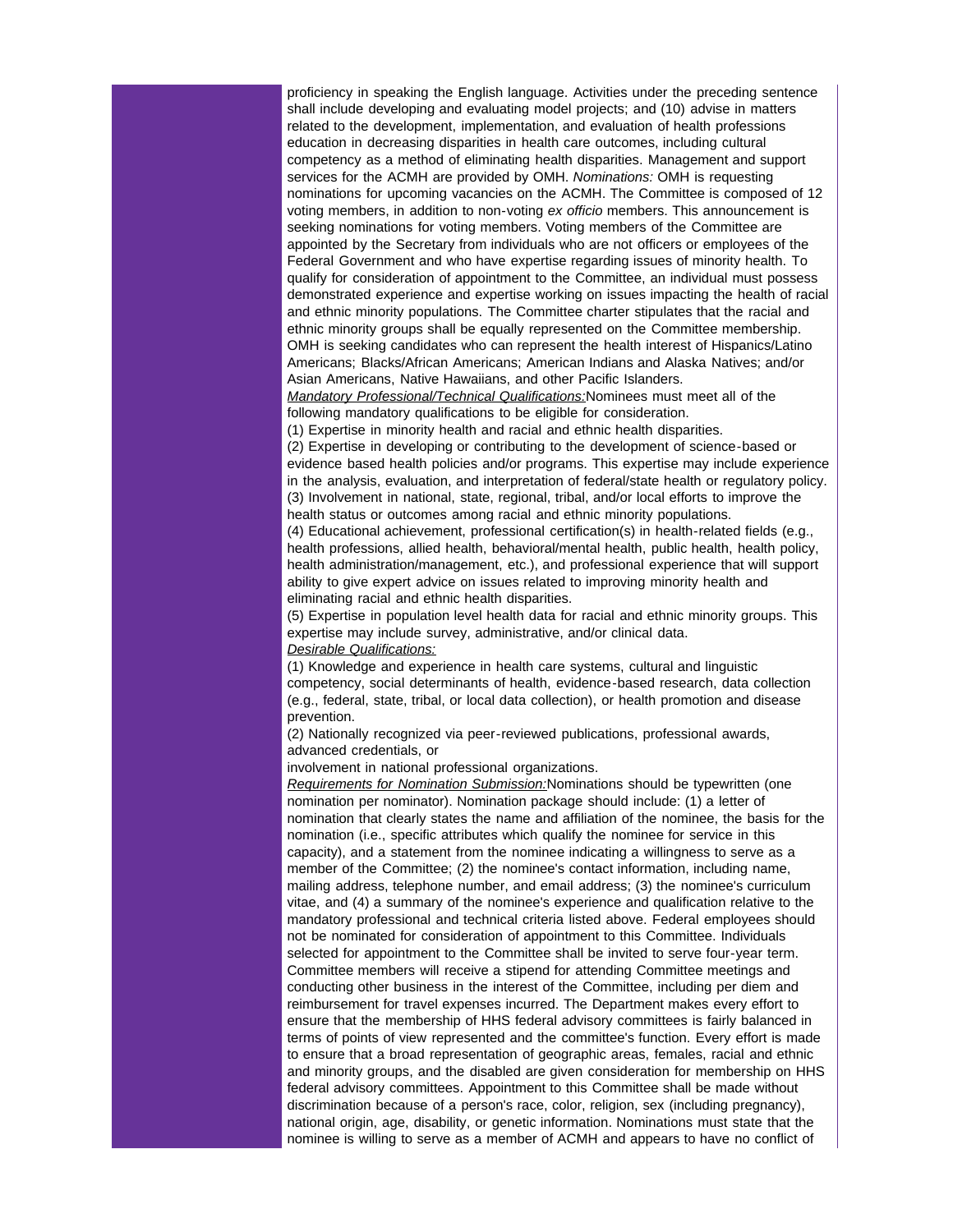<span id="page-5-0"></span>interest that would preclude membership. An ethics review is conducted for each selected nominee. Therefore, individuals selected for nomination will be required to provide detailed information concerning such matters as financial holdings, consultancies, and research grants or contracts to permit evaluation of possible sources of conflict of interest.

# [back to top](#page-0-4) CAREER DEVELOPMENT

American Psychological Association Minority Fellowship Program 2013 Minority Fellowship Program, Psychology Summer Institute Washington, DC July 14-20, 2013

#### Deadline: May 1, 2013

The American Psychological Association Minority Fellowship Program is now accepting applications for our 2013 Minority Fellowship Program, Psychology Summer Institute to be held from July 14-20, 2013 in Washington, DC. Please see below and the attached flyer for more details which includes how to apply, or visit our website at: [http://www.apa.org/pi/mfp/psychology/institute/](http://r20.rs6.net/tn.jsp?e=001P_Rv0lTHjdl-qhXyA4tgFFwxQfffKUOpa2BeBwdrETr3cueME4qO9E8z8GOA2_B3RMmpha4-8GGoqlqj5OUzFXbYNKysN4Bz4OOSZYIHoQdQWib0pIuWhgotTqxAcbtfhPrIHzkLDAfdusKdmA0PBIUG0rHEw0S8ELcbHiHdIP6bilg_n5H4bCRx9VIzl3XcORwdl5oZ5STUV2MZ1I3viq2YJ8Sw3NZEiwX8dnxV0VynteLoz5-uAiPRObvgn7_BQL6m8tH5wP8INePX235Wlw==). The deadline is May 1, 2013. Please distribute to any applicable list. Thank you for your cooperation in advance. If you have any questions, please contact Kyra Kissam, Professional Development Specialist, at 202-336-6127 or via email at [mfp@apa.org.](mailto:mfp@apa.org) PSI provides educational, professional development and mentoring experiences to advanced doctoral students of psychology and psychologists who are in the early stage of their careers. Participants are guided toward developing a grant proposal, postdoctoral fellowship, dissertation, treatment program, publication or program evaluation project. All projects must focus on issues affecting ethnic minority communities. Participants will receive one-on-one mentoring on their projects by a consultant. Expert faculty will present seminars on selected topics such as grant writing, publishing and specific areas of research or service delivery. There will also be opportunities to network with representatives from federal agencies and foundations. If you have any questions about PSI or the items on this webpage, please email the [Minority Fellowship Program \(MFP\)](mailto:mfp@apa.org), or call MFP at (202) 336-6127.

## Centers for Disease Control and Prevention, Port-Au-Prince, Haiti [Epidemiologist](http://r20.rs6.net/tn.jsp?e=001P_Rv0lTHjdmzZPEN7c7vUDZpv6hpDnzpg2MlEEEZRuqqiOhWooaGpRNAnVACqdTgBFL8N3_47SRV6ciZ54oSZMwJRCkBIr7XJy_CCC8YkisWfKafkwMX3yTOby7l-aOHU1qDI4exWlN5IbW3KcMhjWfFAd17cDiMH00VjeddkOcALBJ-kGRYlTvTUCBJwh__kEY5KRpJ2ux9hZaZoxdn9H6Kpi9AbOuE60a6fbyYv0A0-mGEiFuWbJ6IRtQtMHwqCQenUEoySAWGqk9QHN73zg==)

### Deadline: May 10, 2013

Department: Department Of Health And Human Services Agency: Centers for Disease Control and Prevention Number of Job Opportunities & Location(s): 1 vacancies - Port-Au-Prince, Haiti Salary: \$99,628.00 to \$129,517.00 / Per Year Series and Grade: GS-0601-15 Open Period: Friday, April 26, 2013 to Friday, May 10, 2013 Position Information: Term - Full-Time Who May Apply: United States Citizens

#### Centers for Disease Control and Prevention, Atlanta, GA [Health Scientist](http://r20.rs6.net/tn.jsp?e=001P_Rv0lTHjdkVJ5ZwflG13CiUB1BzfHtDsk80m5BTF_fv9QjaUe_EdmnORRA3ekP7txgCRx7KIDfgnCGVTLSHYLfSElK2X6vDZYmGO2xSAYA0rI7hxqhR5rTZh5wX7MAPSGhsbKY9DJWpGPSva44_D4Axs8MrvHIb6smxLclbNHGQnOX7s2UJ8mArpIEhl1PqNl6MuPAwhs67B9GYRcnKVKxnrEYokLd9b5mDT8u4Iz8LI_rgXUjldoKepg2TpeWYN5g2HUgBNeDunIulz_IqPQ==)

#### Deadline: May 3, 2013

Department: Department Of Health And Human Services Agency: Centers for Disease Control and Prevention Number of Job Opportunities & Location(s): 1 vacancies - Atlanta, Georgia Salary: \$85,500.00 to \$111,148.00 / Per Year Series and Grade: GS-0601-13 Open Period: Wednesday, April 24, 2013 to Friday, May 03, 2013 Position Information: Permanent - Full-Time Who May Apply: United States Citizens

#### Centers for Disease Control and Prevention, Atlanta, GA [Public Health Advisor](http://r20.rs6.net/tn.jsp?e=001P_Rv0lTHjdnU-t-hHXZW-gAmHnNubkvjob0X-YyRKdtLLsOXHWhIjvLUDpPMxuBk7tMrE7ebJ0XfP12GJ1J2rWYN7mMQQIQzQUH0TKgWbOFiNP978_MueL1TOXPI_fK01IKCM7MT6rYYifwGhhMk9IXfgLo5yx4BVIwwWh07giPlrFiwG4-HlDciMZMAhkptz2h1_-wBeL2UnvCEEJM6ZdgFwCO5aNFzC3CMogvyDLjKoRUMQTDvyaL8RBUpCpqGkFBgAezVCvWgYGfPXVyq7g==) Deadline: May 8, 2013

Department: Department Of Health And Human Services Agency: Centers for Disease Control and Prevention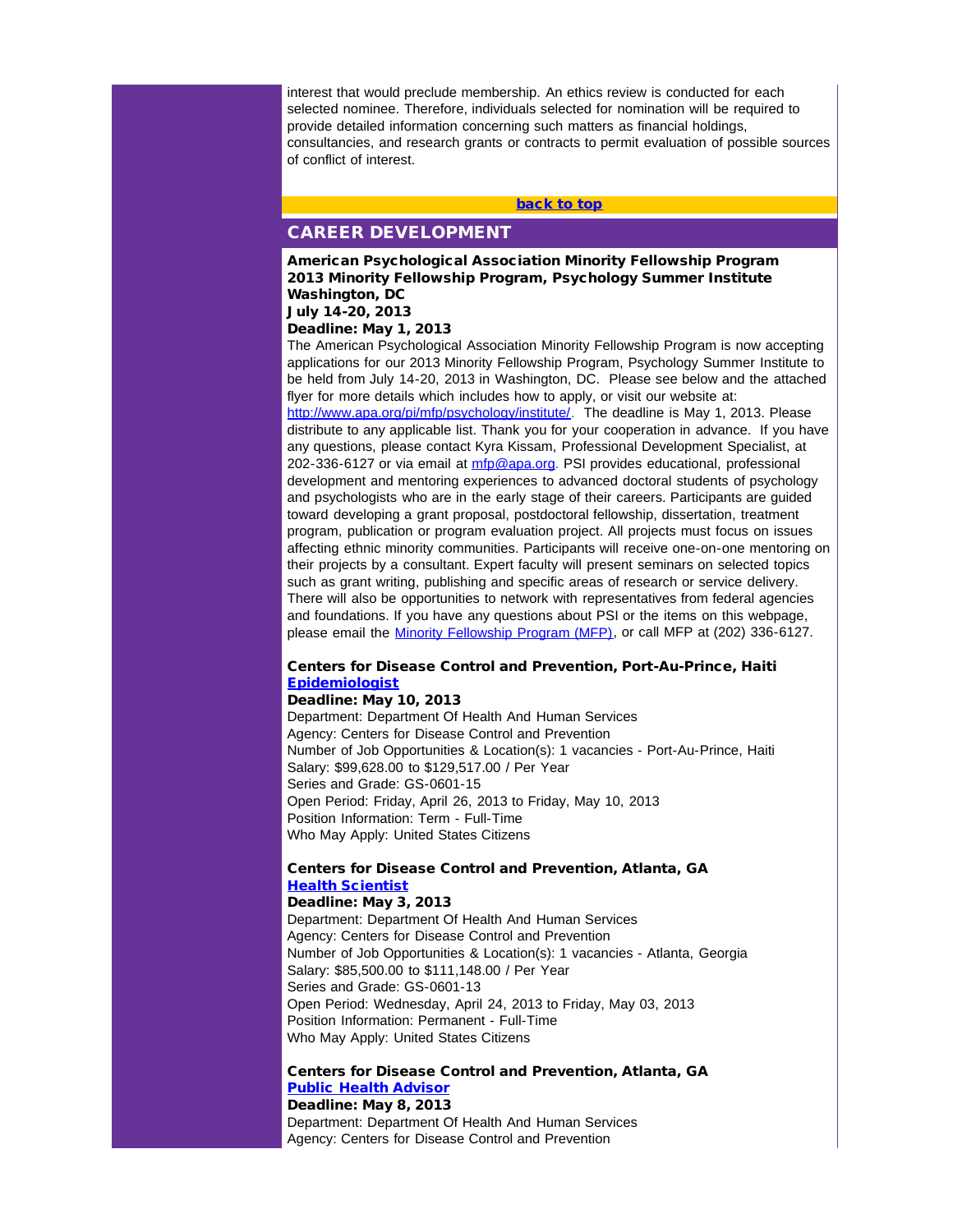Number of Job Opportunities & Location(s): 2 vacancies - Atlanta, Georgia Salary: \$71,901.00 to \$111,148.00 / Per Year Series and Grade: GS-0685-12/13 Open Period: Thursday, April 25, 2013 to Wednesday, May 08, 2013 Position Information: Permanent - Full-Time Who May Apply: United States Citizens

#### Centers for Disease Control and Prevention, Atlanta, GA [Public Health Analyst \(Extramural\)](http://r20.rs6.net/tn.jsp?e=001P_Rv0lTHjdlqW2BgFMcmRwR2PdDM56-TRQzq_OoojeIn8haf9_f6olUIaZlusniwqVGzzxF2K70-WCI8tww5K7UocU0jb6cWJYBic1b8dNuCKMOKyMzt7EvOmS06VVt64JoW-ACM1HcdEJqKRuvcu6imzTRuyvvVqyqYJcusNlQfvXB1rw7cLiDA2r-qG2Bl3SkSGzBEaoMg3_RhcoY9MoWk8rj8y3jwjJ2NntK9kaOO8KuXQD6uNRNZjTjPh6s7Tx0cJ0Tt0SneRcXIfOmC-g==) Deadline: May 6, 2013

Department: Department Of Health And Human Services Agency: Centers for Disease Control and Prevention Number of Job Opportunities & Location(s): 1 vacancies - Atlanta, Georgia Salary: \$85,500.00 to \$111,148.00 / Per Year Series and Grade: GS-0685-13 Open Period: Tuesday, April 23, 2013 to Monday, May 06, 2013 Position Information: Permanent - Full-Time Who May Apply: United States Citizens

# Centers for Disease Control and Prevention, Spokane, Washington [Research Physical Scientist](http://r20.rs6.net/tn.jsp?e=001P_Rv0lTHjdlukJXZkKnlFa5FtAiBsC80YW4cuXXjeTyqHrmisB1XDvQ_j4vlcfU57hS_-xm3dEyJgk-QKOfPhmLGXvhu4JoMYy7sOIc8SfNza-23MM8eRy4q0OVgY8lHj4vEOTjzfA5xYu98Kmd8RT-DDkB01pKD4zaUWMG9uYIXX5EwBTcUNLKj0Mwz94ADy_6ek5aAkKK3ELZSYvYPxz1FZYbMT7sCPUyGXgh2cJs-EhrlYpiEWFvRXI7CjkxPpLG_Crcq3fztpsrm-fSNYQ==)

# Deadline: May 1, 2013

Who May Apply: Status Candidates (Merit Promotion and VEOA Eligibles) Salary: \$81,823.00 - \$106,369.00 / Per Year Position Info: Full Time - Permanent Control Number: 341585600 JOA Number: HHS-CDC-M2-13-875045

## Centers for Disease Control and Prevention, National Center for Injury Prevention and Control, Division of Unintentional Injury, Atlanta, GA Transportation Safety Fellowship

CDC's National Center for Injury Prevention and Control (NCIPC) is looking for an experienced evaluator to conduct a program analysis and develop and implement an evaluation plan of a safe teen driving program. NCIPC and the evaluator will conduct an analysis/review of the program curriculum, provide recommendations and resources based on the most recent and best available science, and provide in-depth consultation on and assistance with the evaluation of the program. The project period is 9 months and will begin June 2013. This is a term-limited, grant-funded independent contractor position which will support a specific project, funded by a donation to the CDC Foundation [\(www.cdcfoundation.org](http://r20.rs6.net/tn.jsp?e=001P_Rv0lTHjdkd360L4lJGQo8RdSSfbO9hBrZl4A8CxCAE9YBQaboFoMr_oV_3WwzT1P4yk7knT7SlMyy6bOJP7rB28X323iLG8TXix32zNVEhg5e_ilQhjH5Jmhx5Z-xiNwyp_nwGEKLynrYFI4T8xbbqV_wzf6NlHeTlEDz109upFVyh6uiVAwntPW-pVPnI8P4jgOucDmiPAbQhsLkuS9iAuY7XahBhJDyVkEkWvUDGpBRW4-5Hmg==)), which will be housed at the National Center for Injury Prevention and Control at the Centers for Disease Control and Prevention and lead by CDC staff. The appointment is full-time at CDC in the Atlanta, Georgia, area. The individual selected for this position will be responsible for:

- Developing conceptual and logic models, identifying evaluation methodologies, conducting qualitative and quantitative data analysis, writing of evaluation reports and documents applying the evaluation results to developing the program curriculum.
- Developing and implementing the evaluation plan of a program evaluation for the improvement of a safe teen driving program curriculum. The evaluation will include the an in-depth review of the curriculum and implementation of the curriculum.
- Collaborating with CDC staff, program developers, and external partners on the development and implementation of the evaluation.
- Developing and presenting a final report including the results of the in-depth consultation on and evaluation of the program. The final report will include actionable recommendations of how to improve the program curriculum and implementation based on the most recent and available science for preventing motor vehicle-related injury and death among teens.
- Identifying measures to for the ongoing evaluation of the safe teen driving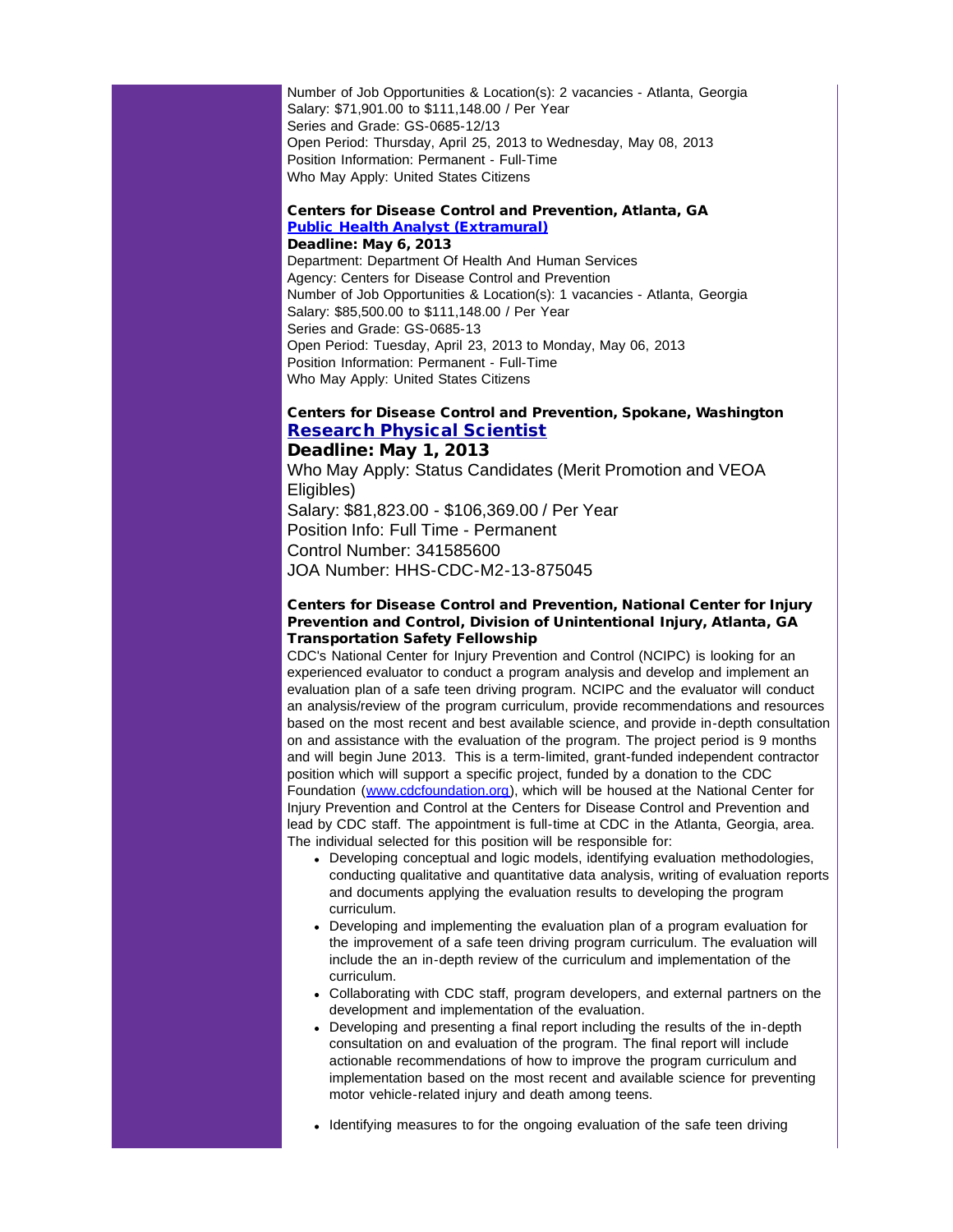program and providing monitoring and evaluation assistance to the program developer.

Consulting with epidemiologists, statisticians, and public health professionals concerning on-going and established studies where extensive methodological or subject matter interpretation is required.

#### Qualifications:

- A Doctoral or other terminal degree in evaluation, psychology, sociology, public health, or another related field received within the last five years. ABD candidates will be considered.
- Experience or knowledge regarding injury and violence prevention and program evaluation, use of evaluation results for quality improvements, and evaluation methodology is desired.
- A track record of scientific productivity demonstrating strong skills in methodology and quantitative and qualitative analysis is also desired.
- Experience with youth development and education is preferred, but not required.

Please send resumes to Erin Sauber-Schatz at [ige7@cdc.gov](mailto:ige7@cdc.gov)

## City Harvest, New York City Associate Director, Community Partnerships

Now serving New York City for more than 30 years, City Harvest is the world's first food rescue organization, dedicated to feeding the city's hungry men, women, and children and improving the food landscape in low-income neighborhoods. This year, City Harvest will collect more than 42 million pounds of excess food from all segments of the food industry, including restaurants, grocers, corporate cafeterias, manufacturers, and farms. This food is then delivered free of charge to some 600 community food programs throughout New York City by a fleet of trucks and bikes. City Harvest helps feed the more than one million New Yorkers that face hunger each year. As a natural extension of our anti-hunger work, City Harvest developed Healthy Neighborhoods programs to respond to the need for emergency food, improve access to fruits and vegetables for residents in low-income communities and provide nutrition education that will inspire affordable, healthy meal choices. Through Healthy Neighborhoods programs, City Harvest partners with residents, community organizations, afterschool programs, and local businesses. Together we work to achieve a long-term impact in the fight against hunger by engaging residents in healthy choices and enhancing the local food landscape. Our Healthy Neighborhoods work is focused on five low resource neighborhoods: South Bronx; Bedford Stuyvesant Brooklyn; North Shore Staten Island; Washington Heights/Inwood; and Northwest Queens.

City Harvest seeks an Associate Director, Community Partnerships who will work with City Harvest neighborhood-based staff to develop, mobilize and grow community partnerships and resident-based networks in support of the Healthy Neighborhoods Initiative. This position will focus on the link between access to healthy food, nutritional knowledge, and food preparation skills, and community mobilization to promote the health of residents of the Healthy Neighborhoods. The Associate Director, in collaboration with the Healthy Neighborhoods team, will work to engage residents, neighborhood leaders and business to: create healthy retail options, implement resident-based fruit and vegetable promotions in support of the City Harvest Healthy Retail program, and organize around local advocacy for healthy food access in their neighborhoods. This position reports to the Director, Healthy Neighborhoods and manages 5 borough-based Healthy Neighborhood Assistant Managers. Major responsibilities:

· In partnership with the Healthy Neighborhood Assistant Managers, cultivate, lead and grow strategic local and city-wide partnerships connected to increased healthy food access, improved dietary health, and improved community capacity across 5 Healthy Neighborhoods.

· Lead the strategic design and implementation of neighborhood-based Community Action Networks (CANs), managed by City Harvest neighborhood staff and made up of resident volunteers who are leaders in their community and dedicated to improving food access and dietary health in their neighborhoods. Work with CANs to implement community-led projects including: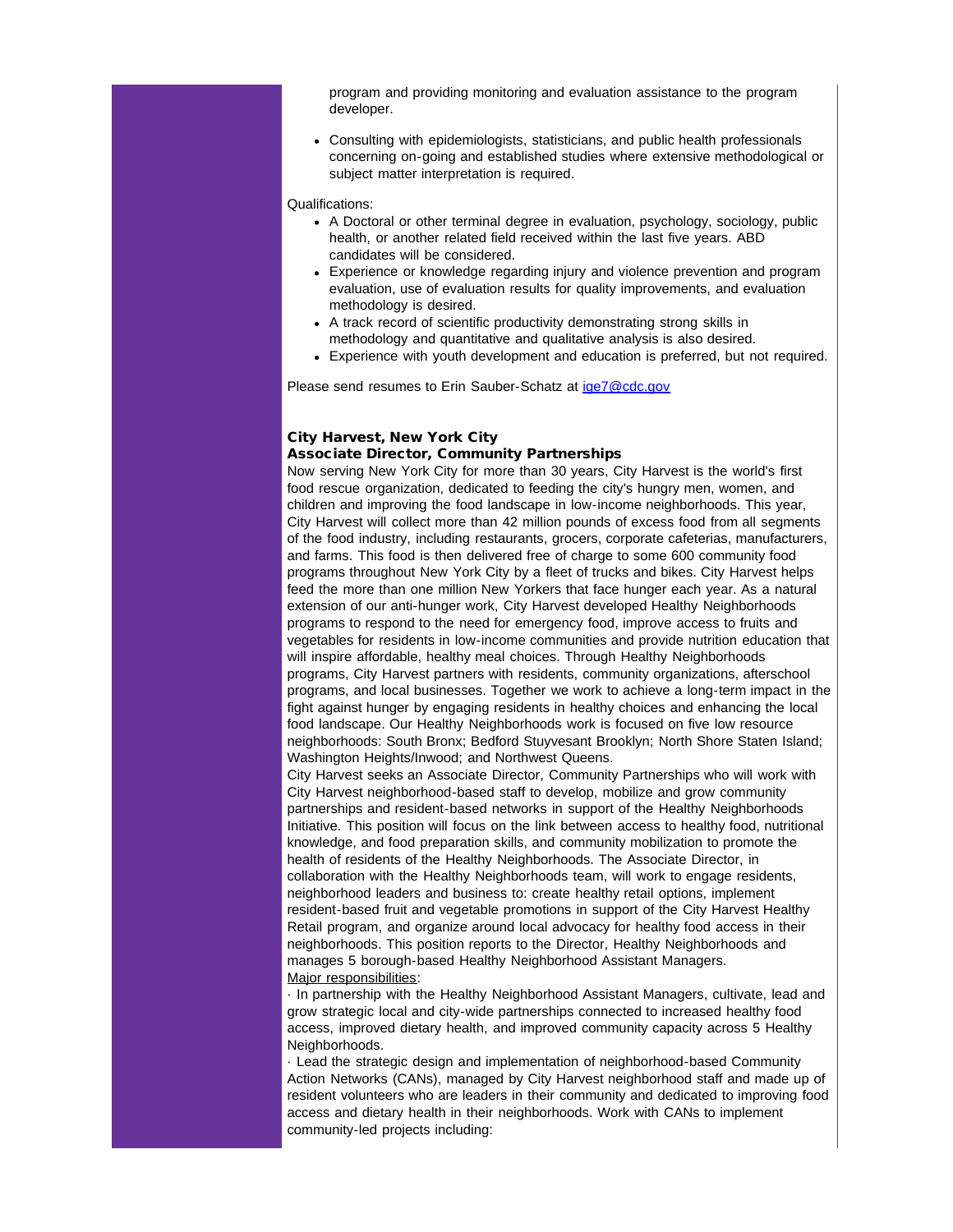o Promoting fruit and vegetable access in their neighborhoods by supporting existing and emerging healthy retailers;

o Creating a mechanism to support City Harvest's Healthy Supermarket and Corner Stores;

o Developing and implementing resident-led local fruit and vegetable promotions;

o Creating and delivering advocacy messages around local healthy food access. · Ensure Healthy Neighborhood programs are strategically integrated within each community by working with the City Harvest's Healthy Retail, Nutrition Education, Mobile Market and Emergency Food program teams.

· Work with Associate Director, Healthy Retail to create Healthy Retailer Networks for corner store operators, providing marketing, merchandising and business assistance to stores to ensure a future healthy retail space. Create mechanisms to connect store operators with their community through the CAN networks.

· Regularly engage in and lead neighborhood-based fieldwork to become familiar with the geography, character and population diversity of each Healthy Neighborhood. · Ensure that Healthy Neighborhood activities are informed by an understanding of how diet-related diseases poverty and food insecurity interact with each other at the neighborhood level. Read supporting research around the connection of dietary health to food access, nutrition education, and community engagement.

· As senior HNI team leader, work with Director Healthy Neighborhoods, Director Evaluation, Director Policy and Government Affairs, and VP Community Impact to continue to develop and implement the Healthy Neighborhoods strategic vision, food access policy, and programmatic evaluations.

· In partnership with Volunteer Services, build and maintain a strong coalition of community volunteers that are invested in Healthy Neighborhood interventions and dedicate time to carry-out food access and nutrition programming.

· Develop and maintain strong working relationships with City Harvest colleagues in Marketing, Fund Raising, Food Sourcing and Agency Relations to further develop programs and impact.

· Manage 5 direct reports. Recruit and oversee interns, fellows and community volunteers to further engage in this work.

**Requirements** 

· Graduate degree in public health, public administration, or comparable degree or equivalent work experience as a community organizer in food systems, food justice or community-based health related projects.

· 5+ years of experience in the development and management of urban public health programs.

· Outstanding track record of creating and cultivating partnerships including both community and city-wide partners.

· Strong track record of community organizing and engagement. Ability to train staff on community organizing approaches and best practices.

· Leadership experience with obesity-or diet-related disease prevention or treatment programs within the context of collaborative community partnerships a plus.

· Solid public health expertise with a deep interest in having a serious and sustained impact on community health in low resource communities of NYC.

· Ability to synthesize complex information and present it in a helpful and educational manner.

· Ability to speak and write fluently in Spanish highly preferred.

· Comfort with traveling around the city on public transportation as at least 50% of time will be spent in the field.

There are many fantastic benefits to a career at City Harvest. In addition to working to effect positive change in the lives of thousands of hungry New Yorkers, City Harvest offers its employees a business casual work and learning environment with generous benefits including medical, dental, life insurance, short- and long-term disability insurance, 403(b) and generous paid time off. There are also great perks including TransitChek, discounted health club memberships and movie tickets, and access to free checking accounts when electing direct deposit. Aside from a competitive salary and excellent benefits, you will enjoy a team-oriented and community based atmosphere while you work. At City Harvest, we enjoy working in a team-based environment and value the benefits of a diversified workplace. Women, people of color and other underrepresented minorities are strongly encouraged to apply. City Harvest is an equal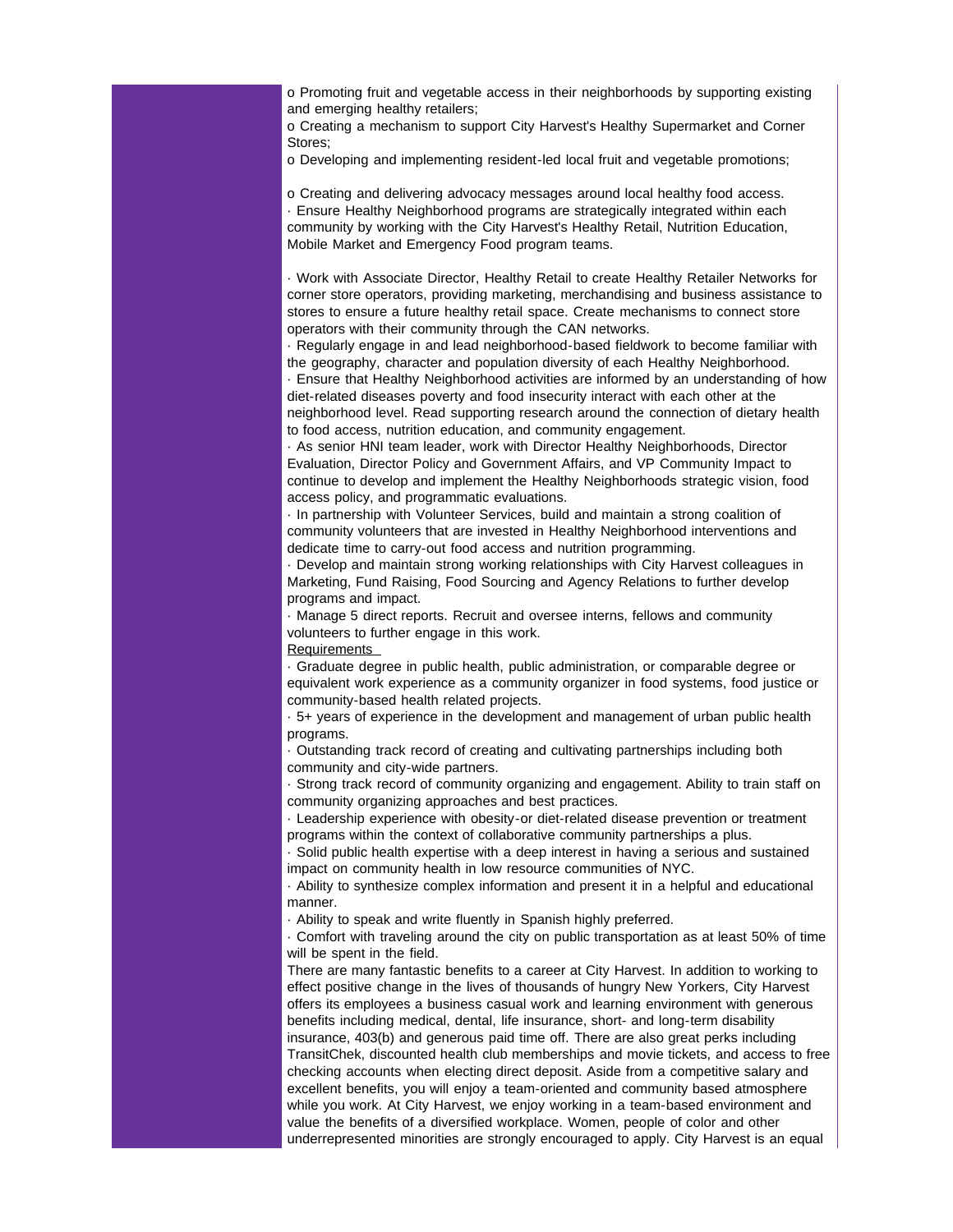employment opportunity employer and does not discriminated based on age, citizenship, color, creed, physical or mental disability, ethnicity, family responsibilities, gender identity and expression, sexual orientation, marital status, race, religion, veteran status or other unlawful factors with respect to unemployment. City Harvest is committed to the maintenance of a drug-free workplace and ensuring compliance with the Drug-Free Workplace Act of 1988. Qualified candidates reflecting the cultural identity and ethnicity of the communities represented. Please use the following link to complete our application and to submit your resume and cover letter with salary requirements [https://home.eease.adp.com/recruit/?id=4800231.](http://r20.rs6.net/tn.jsp?e=001P_Rv0lTHjdl15PTy9Rkcznn5rlyBCD_TZckOachTRg1ZVZhWRstDDK5MpEN4Sgjj6xWCDqFiWpRJn6cbE-YalZoUumq5U92G8aW6jil7RZhSbR-MV_j0q_9W5-p2PK-x3U5h80njQcvSMAjBdjVSqT1yW8u9LpAjQJ_xgODNFdJvubRtACQXizlDMQrD90wWJ6wynizvOR-KvIp1fhdoI1KvnXneFgq8Xu1r2wQLv5dcdhtw3vxZvQJZOTBqfZ2_tiPaQUzAPcV0msUDVgoFbA==) Qualified candidates will be contacted by phone and/or email. City Harvest conducts background checks and writing and computer literacy tests for final candidates for this position. City Harvest conducts background checks for final candidates for this role.

#### Hispanic-Serving Health Professions Schools Professional Development and Data Systems Workshop Bethesda, MD July 25-26, 2013

# Early Registration Deadline: May 1, 2013

On July 25-26, HSHPS is conducting a professional development and data systems workshop at in Bethesda, Maryland for junior faculty, post-doctoral students, and doctoral students interested in Hispanic health research. The two-day workshop is aimed to help prepare scholars interested in Hispanic health research strengthen their skills and knowledge to perform analytical studies of national and state health datasets to better contribute to Hispanic health care research and provision of adequate health care to Hispanics and other underserved populations. To learn more about the workshop, visit [http://www.hshps.org/events/faculty-development-workshop/2013](http://r20.rs6.net/tn.jsp?e=001P_Rv0lTHjdlrzxozCfIcU_Y7M9V_2uV83xWS1243Z-if85LCiAPL2RWfrb371ohFhAEi_T_Deg3psE5KNL81kuCSA77a6jaLtvQ3zdY7pDVrz5FuiI1BcAQApQtWsLH_K3zNDM6I4Gvp2JHaBmJ2rawd52ZQxjrfDkeleQaMa-UsTLlETCsiaqNgz8R6yKUxmABvFzDpohbUJewldlUrvjYbDHxW6z9eLkgDSFRzbBDWxiFXnPqWH5d_gWuiPHjDVrJHiQjQBAehZFpHVr-DlxunqwR20GmTGlcS5Hv_zkw=). Workshop Travel Awards: Scholars Program Ten students and faculty from HSHPS member institutions will be selected as the first cohort of the HSHPS Health Services Research Scholars Program. The 12-month program will provide travel awards to attend the workshop. Participants are expected to:

- \* Attend pre & post workshop activities on the evening of July 24th and July 26th.
- \* Complete four (4) evaluation forms to track progress
- \* Attend four (4) two-hour online courses on datasets and scientific writing
- Participants will be responsible for identifying a mentor during the workshop
- \* Engage in analytical studies of state or national datasets to study Hispanic healthcare research topic with the intent to publish in a peer-reviewed journal.

To learn more about the program, visit [http://www.hshps.org/faculty/research-scholars](http://r20.rs6.net/tn.jsp?e=001P_Rv0lTHjdlWQ-c4dlluHtcp_yeR5B1TsgyXym7DloDiH-i7oPItZwa6_nAyfYoFu09mk47LhzxB-17Wt6pb4SwAJ_H5yCHiGNBZQvh0O2HbKAzAk3YnKhXre7J26QjX-jqUaMm5_1jVMxvYQzQhvJ33q_XcrIYfmLwV5k9_9vZ-xEvKaC20th-e6vwUF1RzIC4HKa17OC3WgDL1yIEb6DpMdsfJT6H0_0AmNF1W3Z5CxKb8vh9F075KygW9JQ3P1EuUcplEJZo=) Workshop Flyer:

[http://www.kellogghealthscholars.org/news/Workshop\\_Flyer\\_042913.pdf](http://r20.rs6.net/tn.jsp?e=001P_Rv0lTHjdmHMKbK5BjZJYqGTtYnYAogKysvaoSc9BkqjLylYVL78XcfFJhSG_ahUC9DescQaQtIyZ1MRJA7pYoHqW_yScHKBsDM6zCTrpivPDnQd_KzFihtS4x3LzHT79C5Lt6vGNcq6n3I6oAOj4fVQhs85tR6mn816TGgpasRdTNFndeGLGux9zqiXMXlGD_el6GctaYyuCCtFRFt5aXI3d_soh0LaclK3oJ8_byPW9YlLM6WZqxZHrXGqsiscTraFgvbmhkxxQTI89_szt1XOYO8Yo0knIYmVMGGs_k=) Agenda Snap View:

[http://www.kellogghealthscholars.org/news/NR\\_Pittsburgh\\_Grant%20on\\_Infant\\_Mortality-](http://r20.rs6.net/tn.jsp?e=001P_Rv0lTHjdkId2EpCud3vaUx22rv7Pz0Mxt_pRROtp8eorU2DG1mBjoX0ManvOXlqgmN3JS5gyUz24odCbizOBCRCAN5JojfrbgR_AdgAMpE4DWtjWR-u_6j_op0n8NOrUs24kPmCYe8KJmF_NKkXXSLVp41rTfcD7EgjvRJVuZBIKHwVEGrFc3y3YZA9S9ozuxxaeBHhsEAGH4pbRWC3X48V3dkMuLZzShLYdWS62vCZRVV8uFjrce0X-2DrcatqoXRLoN1QynbUXdboUt7oOJ0T98P6bpjYLKZ8onfEK_dWrlS6H0lfZpz0tYcvdsKiSAdrsmZVD37a8SVlnel4w==)[FINAL.pdf](http://r20.rs6.net/tn.jsp?e=001P_Rv0lTHjdkId2EpCud3vaUx22rv7Pz0Mxt_pRROtp8eorU2DG1mBjoX0ManvOXlqgmN3JS5gyUz24odCbizOBCRCAN5JojfrbgR_AdgAMpE4DWtjWR-u_6j_op0n8NOrUs24kPmCYe8KJmF_NKkXXSLVp41rTfcD7EgjvRJVuZBIKHwVEGrFc3y3YZA9S9ozuxxaeBHhsEAGH4pbRWC3X48V3dkMuLZzShLYdWS62vCZRVV8uFjrce0X-2DrcatqoXRLoN1QynbUXdboUt7oOJ0T98P6bpjYLKZ8onfEK_dWrlS6H0lfZpz0tYcvdsKiSAdrsmZVD37a8SVlnel4w==)

# Montana Department of Public Health and Human Services Epidemiologist BRFSS

# Deadline: May 15, 2013

Job opening at Montana Department of Public Health and Human Service (DPHHS) for the Behavioral Risk Factor Surveillance System Office, in the Office of Epidemiology and Scientific Support. To be considered for the position, you must apply on line at:

[https://svc.mt.gov/statejobsearch/listingdetails.aspx?id=10137](http://r20.rs6.net/tn.jsp?e=001P_Rv0lTHjdmyrlyijcVPv6gPZI04xqgbVJpiWghEijgaK3nLWc26uQeojRzU5s9NGXh8djkfWcgYv0wSmLM2XKUvUOMsqX6kbUPqkzVBh5sE-GEftKpXB4zaZp-v0XFtMtoGa3FPVkeECXzAUs3hN5xXU3FrWBLQndunkv2I5i4IVZSZuM4IvU7IH131gDsfK3OmJuiHV6XY30HxVKKALDBsc5_1BNqSy5R0IfGq4B0FmSKSYyx_YiY6_Psb_TbBRlSMFn4obADJ82fl_723gOuxfEg2EVcXy_fwjwzgpj4=)

### National Center for Health Statistics

#### [Director, National Center for Health Statistics](http://r20.rs6.net/tn.jsp?e=001P_Rv0lTHjdkkOpgQ7BR808_F3zXEa6GxiV4ks1JjfHO8Fy2xVEnRtm0EtVP6vmGyVVQNhbO56e7Qud2PNLi21WEGlfu9VZJdK4iO548eNAroyGn7So3gcoG9cC4TTIBuEkelG-VN_AoCbhXtsY94KO3sU_KowvmMt78JjCQk0GvOW5vEUHYSOuUN_AwKsjM_aiwKUs7SRi_-_z3fCDVA46hgSGpblAtqoN_xePQ8XlqAyl4fcKo8GtgMiYFxcadxJUpsXrPLZcRXKI_Fkgeqpg==) Deadline: Jun 7, 2013

Department: Department Of Health And Human Services Agency: Centers for Disease Control and Prevention Number of Job Opportunities & Location(s): 1 vacancies - Hyattsville, Maryland Salary: \$118,846.00 to \$199,700.00 / Per Year Series and Grade: AD-0601-00 Open Period: Friday, April 26, 2013 to Friday, June 07, 2013 Position Information: Temporary - Full-Time Who May Apply: US Citizens and Non Citizens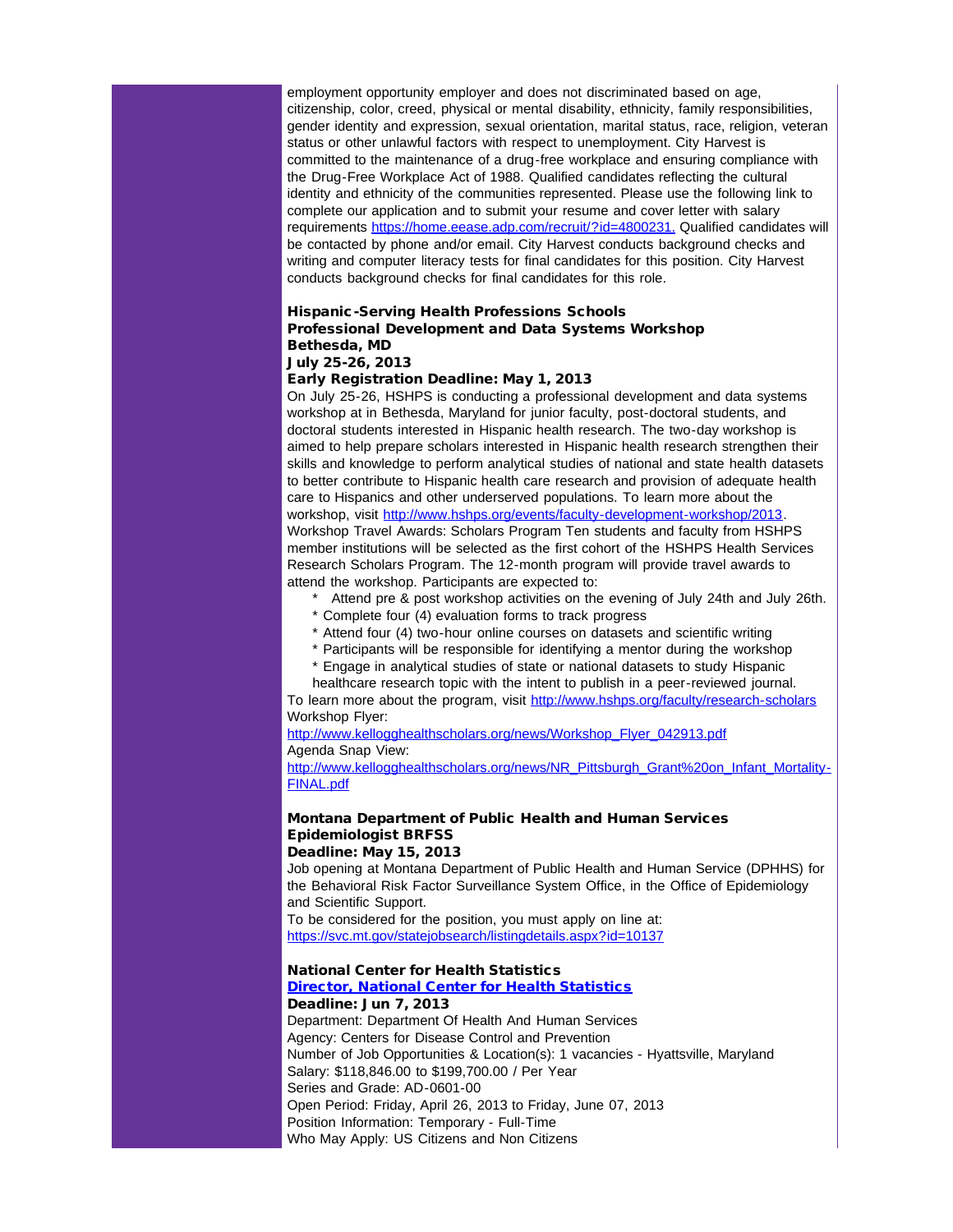#### National Center for Health Statistics, Hyattsville, MD Science Officer (Interdisciplinary Behavioral Scientist/Health Scientist/Statistician (Health)) Deadline: May 15, 2013

A vacancy announcement has been posted for a vacant position within the National Center for Health Statistics (NCHS), Division of Vital Statistics (DVS), Office of the Director in Hyattsville, MD. This position is for Science Officer (Interdisciplinary Behavioral Scientist/Health Scientist/Statistician (Health)) - GS-191/601/1530-15. The vacancy number is HHS-CDC-M2-13-876175 and HHS-CDC-D2-13-875929.The announcement opens 4/18/13 and closes 5/17/13. All interested and qualified individuals are encouraged to apply. The vacancy announcement can be found at: MP announcement: [https://www.usajobs.gov/GetJob/ViewDetails/341726500](http://r20.rs6.net/tn.jsp?e=001P_Rv0lTHjdlJeR6vKOXhxPF9SJVUr8jV-eHrnwAKZzHZroL7dqfrVG7ANln1nx6SlcamwZ3nQEyHWhFmXQUlL9nESzX4TAQsNwEPwM6hJPvnFJ1wFI9lIzC0LCT4QUX-X_MlxTESkbBZMQuhc4pOCN12j33Sw09a-gu1Ytp4CV8nWOyX-CYgYqlO9ludn3XQTHXba96vv-jH1E9B__-LorFR0fnw3UWN2t-b0ffvykujyrvekUgHUddW9LTn5B16XEE_p3PpEFO0drBs95KWbg==) DE announcement: [https://www.usajobs.gov/GetJob/ViewDetails/341726000](http://r20.rs6.net/tn.jsp?e=001P_Rv0lTHjdk88Jrbu2vCy36K_9lRrWjLun9Mczk_67d0cxq1mDA6InHfYF7xuA31QlYHIck6m3xTLoRrjMc0_8MupXe18FtoXWgy-QGvuw8IndlPdRSKyBVfRtmwoE5WkiZrrq7c3l5hyiuaxCycJAsVTVc26AOfKieq3aWkO5ZqZiPH-Qtnk8gSVrA7iDO1GLpIjho0BpNhUIfZCsqVpD5SBce7_RnK-Yx2-lcR4FQgjP3OVENgZJfneT1IAEbVAJLiRjuTKv_FjobPzk8VSQ==) Point(s) of Contact: Luigia Franks (301)-458-4217 Salary Range: \$123,758.00 to \$155,500.00 / Per Year OPEN PERIOD: Thursday, April 18, 2013 to Friday, May 17, 2013 SERIES & GRADE: GS-0101/0601/1530-15 POSITION INFORMATION: Full Time - Permanent

PROMOTION POTENTIAL: 15

DUTY LOCATION: 1 vacancy in Hyattsville, MD United States WHO MAY BE CONSIDERED: United States Citizens

DUTIES: The incumbent serves as the senior science advisor to the Division Director and Deputy Director, oversees the initiation, conduct and monitoring of research projects in which the Division is involved. Maintains liaison with external researchers and organizations engaged in vital statistics research. May be called on to provide testimony at OMB and Congressional hearings based on expertise relating to Division and Center research initiatives. Represents the Center and the Division at meetings with other federal agencies, State and local agencies, public health organizations, business and labor entities. Reviews all reports, articles or monographs completed as part of the research and programs of the Division of Vital Statistics to ensure that documents are of a high technical caliber, represent important additions to the knowledge base of vital statistics research, and command national and international attention in the public health and health services field. Monitors legislative and regulatory changes made by state and local jurisdictions governing the release of vital statistics data, and ensures that such changes are reflected in NCHS policies and processes. Plans, develops, implements and monitors policies and procedures for access to and release of micro-data, compressed data files, and web-based query systems based on vital statistics data under the terms of the National Vital Statistics Cooperative Agreement developed with the National Association for Public Health Statistics and Information Systems (NAPHSIS) and the states. Incumbent works closely with NAPHSIS, the states and local jurisdictions to collaborate on issues critical to the mission of NCHS and DVS such as improving data quality and developing criteria and performance measures for the transmission and release of vital statistics data.

# Communicating Public Health in the Media

The Epidemiology and Population Health Summer Institute at Columbia University (EPIC) New York

June 3 - 28, 2013 Deadline: May 1, 2013 [http://bit.ly/13AcvTA](http://r20.rs6.net/tn.jsp?e=001P_Rv0lTHjdmZV4X7l_BHfYXB0Xok7_9fOyB5rRXW1V5gh9qJcwTA0oapOgPiSVDR84mmxyJz6sbCfBsTHE-L2d_0y9tFcF7uU51Iz7K1u5H11vUFHb6EgVeQ2asvCP4Q0NNuSEst2hN8PMdApgo1mWv-2t7yNsQQhaypNTIgYKLmlfun1mdJQ0AfjhTCZM_G4G4uQPHXHFnlmisqFl-HQcRQAmje9-iX-zULgHLzPXM=)

This course will provide early- and mid-career scientists and public health practitioners with a toolkit for engaging the public.

As a pragmatic science focused on the health of populations, public health is of inherent relevance to consumers of mass media, and its accurate and engaging portrayal is crucial to informing public conversation about health policy.

This course will provide a bridge between the distinct orientations of scientists (who want to know, "what's next?") and

the public (which wants to know, "what does this mean for my health?"). Explore the real-world impact of media coverage of public health on science and society by examining:

1) how journalists and editors determine whether they will cover scientific findings and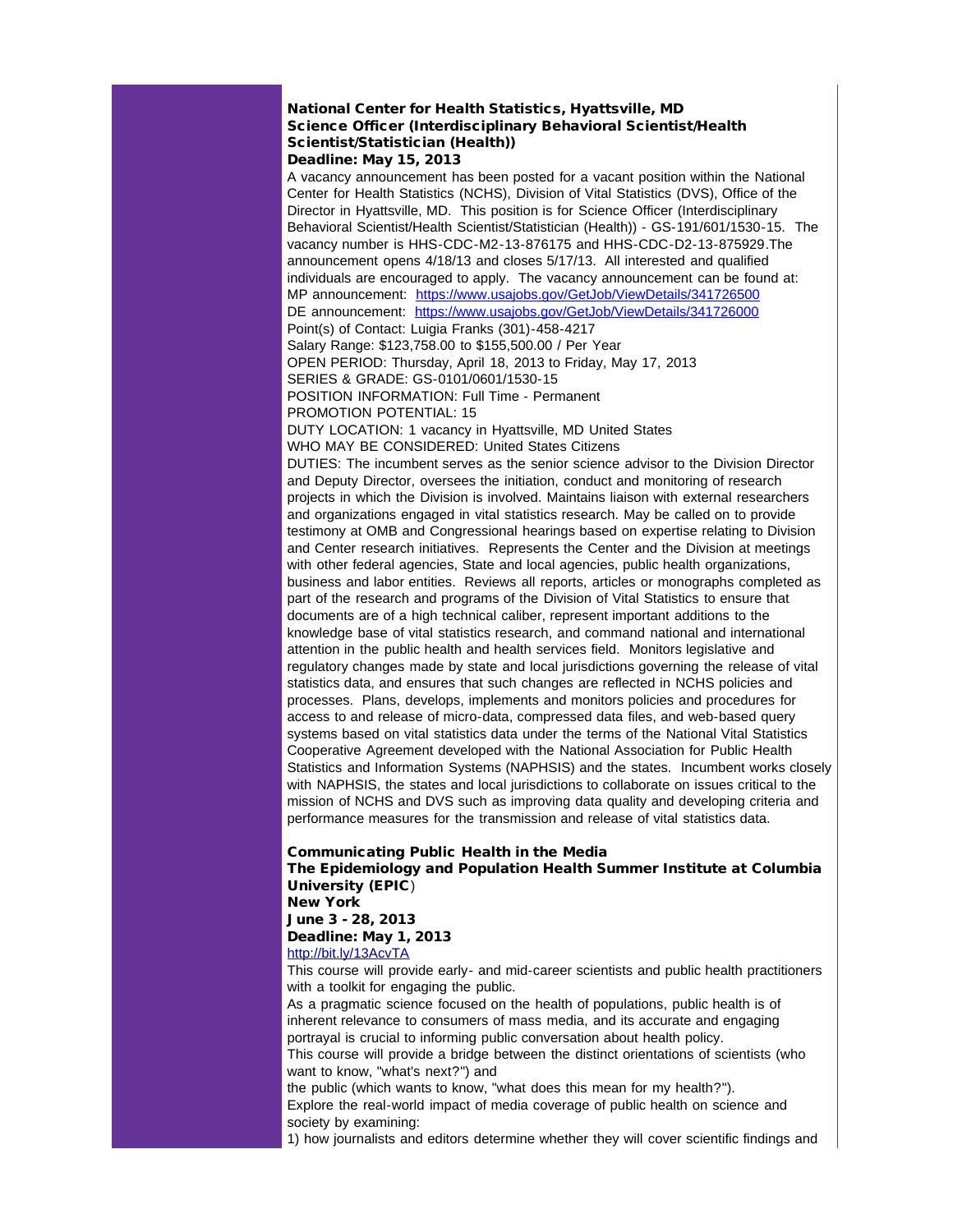public health initiatives;

2) highlighting common obstacles for communication between scientists and nonexperts; and

3) emphasizing techniques to avoid them in both verbal and written formats. By the end of the course, participants will be able to:

- Identify opportunities to bring a public health issue into the news by identifying the "scoop" in their science
- Understand how to successfully translate science to the public audience
- Dissect and map the anatomy of mainstream health or science coverage, and understand how it differs from a journal article, press release, and informational content (such as that found on government websites like MedlinePlus)
- Draft a pitch letter to an editor or reporter
- Outline a news analysis or commentary on a public health topic of appeal to a general audience
- Use social media to engage the public in scientific discourse

### University of Oxford, Department of Sociology Postdoctoral Researcher in Quantitative Sociology Deadline: May 17, 2013

Grade 7: Salary in the range £29,541 - £31,331 p.a.

<span id="page-11-0"></span>The Department of Sociology is seeking an enthusiastic quantitative researcher to work with Dr David Stuckler on his EU and ESRC funded projects. This is an exciting opportunity to contribute to the development of world-leading research to evaluate the health effects of economic and political factors on global heath at the University of Oxford. The successful candidate will be working with Dr David Stuckler to assess resilience to health effects of economic and social changes in the context of recessions and natural policy experiments worldwide, taking responsibility for leading several cross-national and multi-level analyses using secondary datasets. They will also be engaged in writing research proposals on related topics. The post is full-time, on a fixed-term contract, commencing on 1 July 2013 for 30 months. Applications, including a curriculum vitae, should be submitted by 12.00 noon on Friday 17 May 2013. Interviews will be held as soon as possible after the closing date, ideally in the week commencing 3 June 2013. [http://www.jobs.ac.uk/job/AGJ094/postdoctoral-researcher](http://r20.rs6.net/tn.jsp?e=001P_Rv0lTHjdm6vu5xg4gcEvVPI5ueQoUGkoQnd4DBPszHegGe2vrPF-z1uvZtoicXXo88c1A5LTXZ0SAWf0B6ouErDEsOOGG2m17EugPd_19WvMPpqQpSBaZwlXKNk5VF03rFE6CEy50j6pIU83BBCIGtWvRYEEF7iXR7joir3zlr52bWq0GGbzkSs_tUPl2Wrbnz0NT-pQaSPv1PoJfe71XE4DKoxHSjgKBtvjoTxjOZliCQHm2e6Mb1A32LSz6_wWlamwWCbNwetdEEBqujJ0Nc36aD11iCaVqP2gHOAO32kCfUHIMz1umjTZhYT-CyRaJDIw-gEww=)[in-quantitative-sociology/.](http://r20.rs6.net/tn.jsp?e=001P_Rv0lTHjdm6vu5xg4gcEvVPI5ueQoUGkoQnd4DBPszHegGe2vrPF-z1uvZtoicXXo88c1A5LTXZ0SAWf0B6ouErDEsOOGG2m17EugPd_19WvMPpqQpSBaZwlXKNk5VF03rFE6CEy50j6pIU83BBCIGtWvRYEEF7iXR7joir3zlr52bWq0GGbzkSs_tUPl2Wrbnz0NT-pQaSPv1PoJfe71XE4DKoxHSjgKBtvjoTxjOZliCQHm2e6Mb1A32LSz6_wWlamwWCbNwetdEEBqujJ0Nc36aD11iCaVqP2gHOAO32kCfUHIMz1umjTZhYT-CyRaJDIw-gEww=)

[back to top](#page-0-4)

# CONFERENCES AND EVENTS

## Community Network for Research Equity & Impact Coaching Conference Calls

May 13, June 17, July 15, and August 26, 2013 (4:00 p.m.-5:30 p.m.) Registration Deadline: No later than the Friday before the call you would like to join.

As you may know, the Community Network for Research Equity & Impact emerged from the 2011 and 2012 National Community Partner Forums co-sponsored by CCPH and the Center for Community Health Education Research and Service. The Community Network's mission is to ensure that communities have a significant voice in decisions about research practice and policy, are true partners in research, and fully benefit from the knowledge gained through research. The Community Network is excited to announce a free monthly series of coaching conference calls for community partners who are considering or already engaged in research partnerships with academic partners. Community partners include individuals who are community activists, community organizers, patient advocates or staff or volunteers with community-based organizations or patient advocacy organizations. The calls respond to needs expressed by community partners from across the country for low-cost, easy ways to access confidential coaching, advice and support from their seasoned peers. We are eager to support community partners in successfully navigating the issues and challenges that can arise in

community-academic research partnerships. Whether dealing with conflicts around a budget issue, disagreements about how study findings will be disseminated, tensions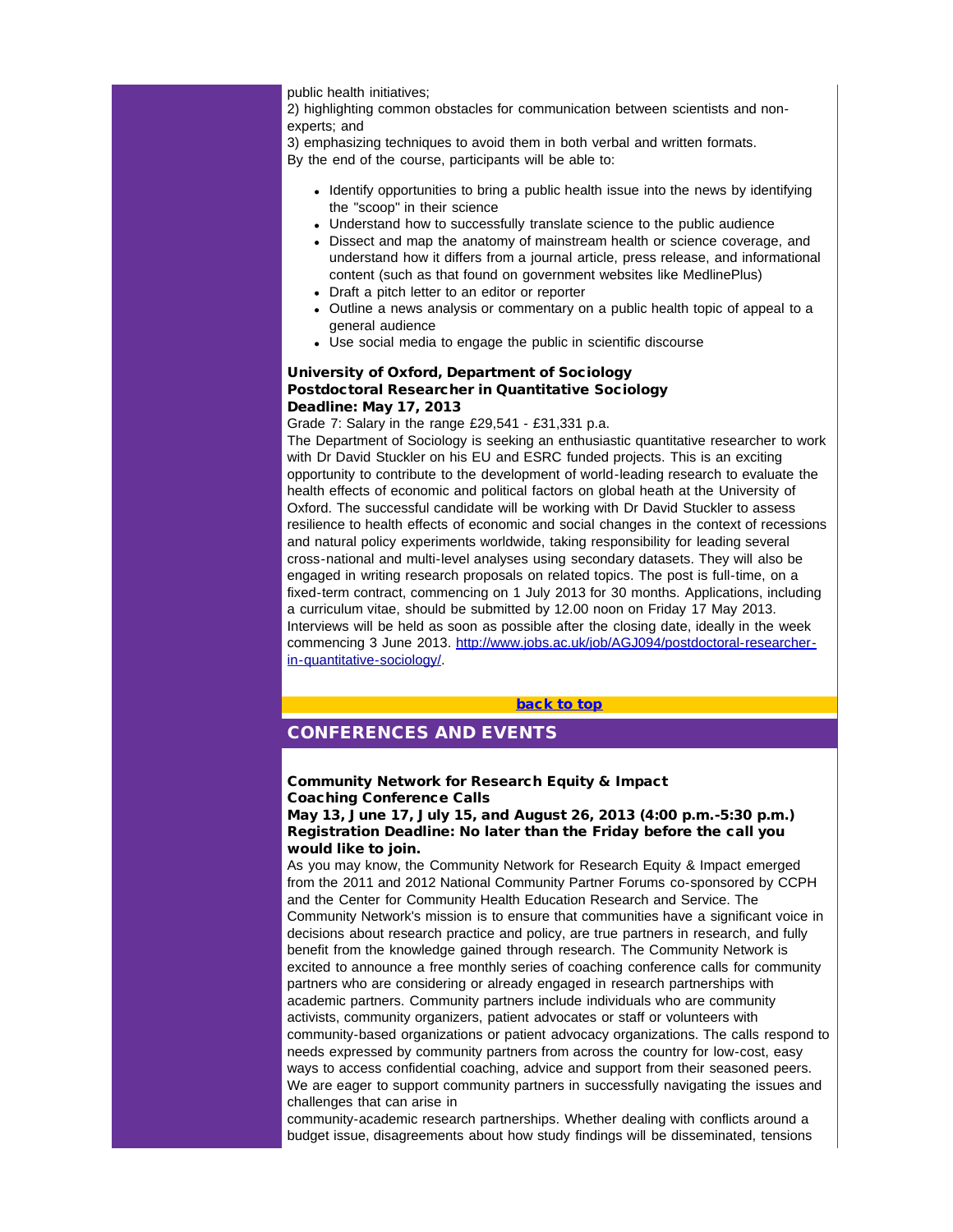over the community's role as advisor vs. decision maker, etc., we are here to help! Facilitating the calls will be Ann-Gel Palermo, CCPH board member and Chair of the Harlem Community and Academic Partnership, who may be joined from time to time by other experienced Network members. See Ann-Gel's bio at [http://bit.ly/mN205U.](http://r20.rs6.net/tn.jsp?e=001P_Rv0lTHjdmBw9uISKb-NrC-O6hvVwMcUVoW18di8ZSkrDW4qoAiUZjit1D4mdh73Lncg95vE9ZNXt-1yBINNvvfklGEh-PCNyHWdYxXu6Ol-fdB22uF7j71PHRbWiX8fXUKB2qm4EytHQihZ7FOco8rWlUF1d8zmTT86XPTJaRGwndYeVMLLuxd4CVG78Y0zc9QLP434li5XmZ6b0QaetkgQ_32dQs_ajNpWU4XeKQ=) The calls are offered on these Mondays from 4-5:30 pm ET: Apr 22, May 13, June 17, July 15 and Aug 26. Each call will be limited to 10 people in order to maximize participation. To apply to participate in a coaching call, community partners should simply complete this form no later than the Friday before the call you would like to join: [https://catalyst.uw.edu/webq/survey/ccphirb/198512.](http://r20.rs6.net/tn.jsp?e=001P_Rv0lTHjdnzpzWHSmExb019pa6R8WC0W6VH-KuBA3Fq4n6klH_qQdeJcJRemP-pqH9NTxg4vitpw6eEuXz1g0imrTjoMrJev7VOLic3odjwSDwZ0rJRPiuLQy8pp_YOwjsdNT4J5hKb401ewU1sAkClYVeEsTckWhneWpVwAPmwZgqxF7ftkR7EUa7TgvsvpMSirTC4VnmmjVW9Tqyg95Rd07S-gcM-ia0xtTXjzYYCPY2JGhcnYurZpI3j5pg9Qiyp-fg5lsMtsR5b_U6soQ==) The information provided will only be shared with the call facilitators. Participants on the calls agree to maintain a "safe space" for honest and open communications. Unless someone on the call specifically gives permission to share information with others, the discussions are to be kept confidential. Participants also agree to complete a brief anonymous online evaluation form to help the Community Network determine if the calls were helpful and should be continued. Community partners may join the Community Network for Research Equity & Impact (it's free!) at [http://bit.ly/XhMuY6.](http://r20.rs6.net/tn.jsp?e=001P_Rv0lTHjdnASuDQw4SOolL3jTyvqGObEUuBtR_k9bifewAgbWk4jUTULod3yINK6buVL0ptuUVBdg0RTj66euHB3aY_5gLhTnXVBoZLEhLjb7qtv1rohB9ky6KC0-uK55aReJ1QxltPPcjE53BBTWejn_FKjAHMsiz5ddYY9AuQSj4n5xKUkgRkUobWh2KnaLlWvmL906xOQh_sTtank_Wnz7H_bxiVqFtIKfKNH_o=) If you have any questions, don't hesitate to contact [programs@ccph.info.](mailto:programs@ccph.info)

National Academy of Sciences, National Research Council, Division of Behavioral and Social Sciences and Education Public Access to Federally-Supported Research and Development Data and Publications National Academy of Sciences 2101 Constitution Ave., NW Washington, DC 20418 Auditorium Deadline: April 30, 2013 Two Planning Meetings: (1) Public Comment Meeting: [PUBLICATIONS](http://r20.rs6.net/tn.jsp?e=001P_Rv0lTHjdkDtt-X-Nm4MDvqsCI423ZHLD1tMMw3yVx8DJth-W3S7IJOTtGNnd8OhGnKp6CupgDaFW5ZoVeZ_zsUuUMVRbg6ttacEzAayU63hfGyAnlBcl0c4HtA0Nm_cFxWZiQeYFLcQBQpiYAVoF4DHbIyNRysGYZVaAwISf3YB0FBfoyraou9v8A3RqSJS2nEFmj7iipCS5GdI5uYsxpi66ZQr8Cny8MWfoKKqdGQYTbabz6Pc7nDHXCFIaCvffYbk-_v8MLnXqVIeMuR24WN718SANZyJkbqqmj7upySXYLI5YUDsSDRLMcoIgFJLYiYg4cWBZJ_FF4OJdellKgLQiCHt-hu)

May 14, 2013 (9:00 a.m. to 5:00 p.m.) May 15, 2013 (9:00 a.m.-12:00 p.m.)

(2) Public Comment Meeting: **[DATA](http://r20.rs6.net/tn.jsp?e=001P_Rv0lTHjdmg0QJY3_JVQSwiafktwvYreb1hv7-H5KuoHqODr3BJIVI3DYSgM2kXiHDThgUrUfcyOCrP5bLx-zYypLOME2imGepcyI3Au52aWqP3iJVtMTYnu0mU_rkVnE9JOxMX2fZlNKKa2Z5_0kzp4CZaEeJghPj_ysv_vt3zny7kFDyFfd_tIUYFmuX51xjZUJo3HZhv6BhxL6t-HJpeBNqmj-bfausSP6oRy-kb2HlyeRP93NN3Mj0z7xKAwMxzaY43M4-HKVf3biGRdBR3bFJ3b39_rBOrNuDzG-ZfMr5X8WT5uAzp4192eR42sLymtGvzEwfrWIC9QlhJkbrJMEcRMaA5)** 

16 May 2013 (9:00 a.m. - 5:00 p.m.)

17 May 2013 (9:00 a.m. - 12:00 p.m.)

On behalf of the several sponsoring agencies, the Division of Behavioral and Social Sciences and Education (DBASSE) of the National Research Council invites you to register to attend one or both of two planning meetings. The meetings are free and open to the public, but registration is required.

The topics of these meetings are directly related to the 22 February [memorandum](http://r20.rs6.net/tn.jsp?e=001P_Rv0lTHjdlq5cA5XS__u9YuxuFoISCTXrGujvltr8Qa7kwyqYx4Wd7qCRh4CKsoftrY7PHne0Tp66DPgraHrrua4cbCjnhYlTJMBOAlDHXwPU8nqueWC60cWcLnxMZZzqyxSEYPdTme7RYa4kgSamo3j4D1feTQ_KGaz6TFTq6iY0ZGq4qQOSjSoALUG15Njc4FISJnYDpZPcqg6GAmS4V6v6tENeYl9W9v50E3OFK7BEp0xwerhBnKqRaUYv1R3HFkYw_KQEinYVAsdfqASaykEdf1rJXeEv9HzxaJEKDbbghljuayqRfrwdpR3UothKaeUlWZyBEWmuHAh8O_5GtSkpYpcERI) from the Office of Science and Technology Policy (OSTP) entitled "Increasing Access to the Results of Federally Funded Scientific Research." Interested parties are invited to provide brief verbal or written contributions (instructions regarding these are available on the registration sites) to present ideas for consideration by federal agencies as they plan for accomplishing the goals set forth in the OSTP memo.

## U.S. Census Bureau Webinar How to Navigate American FactFinder June 6, 2013 (1:00 p.m. to 3:00 p.m. Eastern)

Gain experience in using the American FactFinder data access tool. Learn how to use the search and navigation features to access some of the Census Bureau's programs, datasets and topics. To register for this webinar, click on the "more info" link to complete the online registration form. Contact: Education, Training, and Dissemination Staff Email: [clmso.training@census.gov](mailto:clmso.training@census.gov?subject=How%20to%20Navigate%20American%20FactFinder%20Webinar) Phone: 301-763-4308

More Info: [https://questionweb.com/83870](http://r20.rs6.net/tn.jsp?e=001P_Rv0lTHjdlogTeHE8k_glAPNczDUsq6VQJOEIqrpqC3EzsG7xaqg8Jin9FjgglBToVczhB0Q5AzqB2AQ-ffgZb2CClWQyw5o1lpc3Svp-AN61GZMvh8PBf6HbmqX9LvYNT2nzbQY44izTYJL-oGn4_sbKVZY3u9tZLMBFHc9zWXFlrbQFf65hi3Mq4D2q1lkGHM7dwJYzaH6s8DKWXsbc7oDKDbChJyyBwPXRMIC0KK3QBKWCuFr8AnEUPTyCkZP4Jecic5sZr2HfBoGiP51Et9toYZOeSoJzSYBcbIMSmh77x_XCTfRiHCyEjNuopU-UnBMd-AFZlPymvsCIhbALdMtr3gS1VnlE8Bs2I5_cKQ4TrryhazC9OPlglnTLK9bSBCzBl7yvMWr2CRXJwG0ouVr__MU1TABt2O5qbTEa8HH66MfDZopw==)

University of Texas, M.D. Anderson Cancer Center 11th Annual Disparities in Health in America: Working Toward Social **Justice** Prairie View A&M University College of Nursing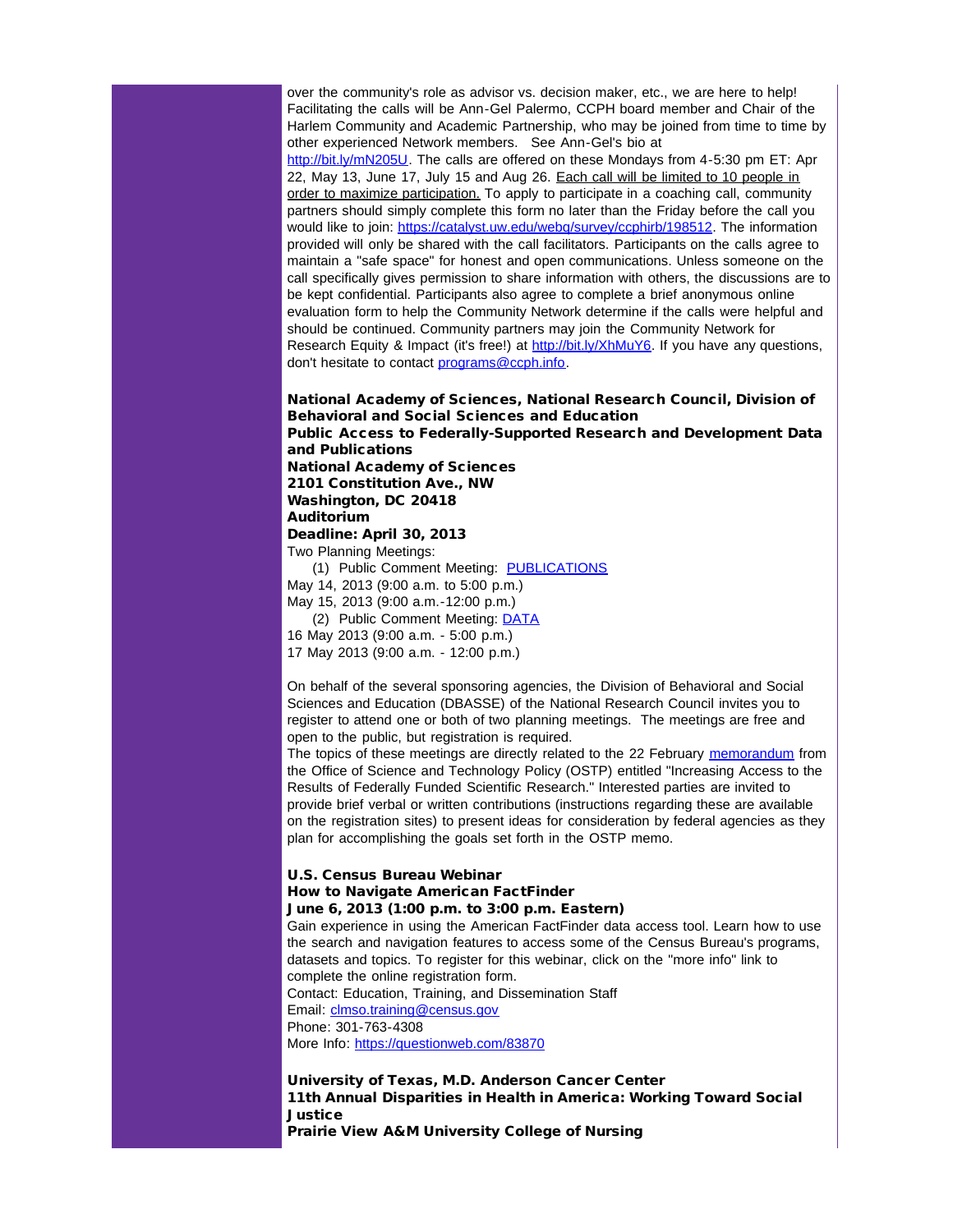# Main Auditorium, 1<sup>st</sup> Florrd, Room 134 6436 Fannin Street Houston, TX

June 17-22, 2013

Program Chair: Lovell A. Jones, Ph.D. PVAMU College of Nursing: Betty N. Adams, Ph.D., Dean

<span id="page-13-0"></span>Goal:The goal of the Annual Disparities in Health Summer Workshop/Course is to provide a comprehensive understanding of health disparities, to investigate approaches to enhancing health equity, and to provide participants with a broad base of knowledge related to a bio-psychosocial approach in addressing health disparities in a minority and the medically underserved populations.

Registration is now open for the 11th Annual Disparities in Health in America: Working Toward Social Justice. The workshop/course offers opportunities for undergraduate and graduate students to obtain 3 units of academic credit. It is the first time this workshop/course will be held on a HBCU campus in association with the University of Houston and the University of Texas MD Anderson Cancer Center. For more information regarding Parking and Registration visit: The University of Texas MD Anderson and Prairie View A&M University College of Nursing

websites:[www.mdanderson.org/cheer;](http://r20.rs6.net/tn.jsp?e=001P_Rv0lTHjdnbxPJify_qVG1OEJVeuZrqJrYhTYW5rYyJ6cx7ygyWkjEjINp0bd4zsFF9z4-203ybZpLL9Qw6HvW6kjYpwT_-1K8XQawwUfpFm4sitJBIU_fcnv7izV9CsP1shmKq7Y12nXBaGFJXaJqmf1xE-gOTuR9CpJruLTwdKtxCDflPh7BNjZ8wTf_kjHnffSwMzjAqGXSqgyXBBPFWXTGAKhVrGTiwVVBN-40AUnbBM_afzg==) [www.pvamu.edu/pages/290.asp](http://r20.rs6.net/tn.jsp?e=001P_Rv0lTHjdl79ue1b-EkTUDho5OVsXuuVgnB0wa_gmVDcr1LLVhlHKXvG4kk0wnk9s-Xzw8-VuCLHfpAF3q4Sc7rXaWlF6U_IbtxE1BVW2eSJEMrxrsOQlHGVTHx2A7sawOEiIrxDGJCSDzSLkr5qhD-XTwdYTpyEW4nIfczkEbIVEyM4g7k2gelhcijSjFHU9ipgMEP7pUpVsvXK8_boI44MOUcsc0ufT2IdePmGWLVFjSxxf0BsBA2XD_yHdlb).

[back to top](#page-0-4)

# RESOURCES

## **Publications**

Investing in America's Health: A State-by-State Look at Public Health Funding and Key Health Facts Trust for America's Health, April 2013

## [http://healthyamericans.org/report/105/](http://r20.rs6.net/tn.jsp?e=001P_Rv0lTHjdmfYKB2J2YzgCBmaBDqPc2jSij4R-B-uIyUPpkcFFsZ3w_CuNjE1Gib-mLyOGpqYBMahl7gzRmgkOz7cVwpgW_c5GNGDgXRMImq8z0B6Fx3dFPylmmWDz2SEjkKdlRniFixm0rajynppV92uVTgwnxJEfc2Q9UVzor3V0QvwDHcZwHzDpLMMRnoSLAw-8vEjdf4LaJTkgX4lPQtoSi5OhXF7UGQZb8PMsOOTHFIgQc9irp6-WPFMzElffR6ynuErj0=)

For too long, the country has focused on treating people after they become sick instead of preventing diseases before they occur. Investing in disease prevention is the most effective, common-sense way to improve health helping to spare millions of Americans from developing preventable illnesses, reduce healthcare costs, and improve the productivity of the American workforce so we can be competitive with the rest of the world. Tens of millions of Americans are currently suffering from preventable diseases such as cancer, heart disease and diabetes. And, today's children are in danger of becoming the first

generation in American history to live shorter, less healthy lives than their parents. The nation's public health system is responsible for improving the health of Americans. But, the public health system has been chronically underfunded for decades. Analyses from the Institute of Medicine (IOM), The New York Academy of Medicine (NYAM), the U.S. Centers for Disease Control and Prevention (CDC), and a range of other experts have found that federal, state and local public health departments have been hampered due to limited funds and have not been able to adequately carry out many core functions,

including programs to prevent disease and prepare for health emergencies. In Investing in America's Health: A State-by-State Look at Public Health Funding and Key Health Facts, the Trust for America's Health (TFAH) and Robert Wood Johnson Foundation (RWJF) examine public health funding and key health facts in states around the country, finding:

\* Inadequate Federal Funding: Federal funding for public health has remained at a relatively flat and insufficient level for years. The budget for CDC has decreased from a high of \$7.31 billion in 2005 to \$6.13 billion in 2012. Spending through CDC averaged to only \$19.54 per person in FY 2012. And the amount of federal funding spent to prevent disease and improve health in communities ranged significantly from state to state, with a per capita low of \$13.72 in Indiana to a high of \$53.07 in Alaska.

\* Cuts in State and Local Funding: At the state and local levels, public health budgets have been cut at drastic rates in recent years. According to a TFAH analysis, 29 states decreased their public health budgets from FY 2010-11 to FY 2011-12. Budgets in 23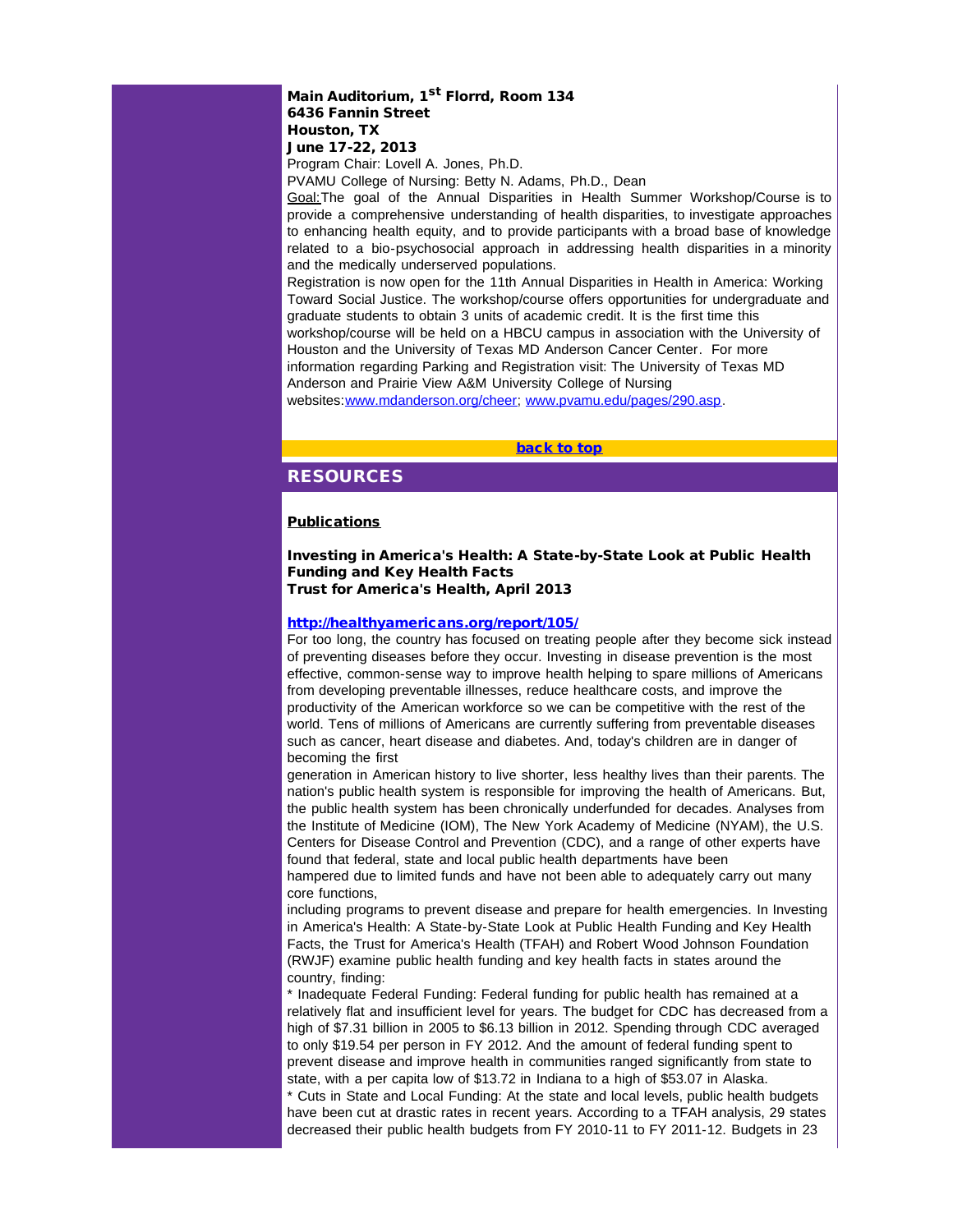states decreased for two or more years in a row, and budgets in 14 states decreased for three or more years in a row. In FY 2011-12, the median state funding for public health was \$27.40 per capita, ranging from a high of \$154.99 in Hawaii to a low of \$3.28 in Nevada. From FY 2008 to FY 2012, the median per capita state spending decreased from \$33.71 to \$27.40. This represents a cut of more than \$1.15 billion, based on the total states' budgets from those years, which would be \$1.9 billion adjusted for inflation. According to a survey by the Association of State and Territorial Health Officials (ASTHO), 48 state health agencies (SHAs) reported experiencing budget cuts since 2008. According to the Center on Budget and Policy **Priorities** 

(CBPP), states have experienced overall budgetary shortfalls of \$540 billion combined from FY 2009 to FY 2012 and 31 states have projected or closed budget gaps totaling \$55 billion in FY 2013. State and local health departments have cut more than 45,700 jobs across the country since 2008. During 2011, 57 percent of all local health departments reduced or eliminated at least one program. The report also finds:

\* Wide Variation in Health Statistics by State: There are major differences in disease rates and other health factors in states around the country. For instance, only 6.7 percent of adults in Colorado and Utah have diabetes compared to 12.3 percent in Mississippi, and less than 12 percent of adults in Utah are current smokers while almost 30 percent report smoking in Kentucky.

\* Wide Variation in Health Statistics by County: There are also major differences in disease rates and health factors within each state. County Health Rankings, published by RWJF and University of Wisconsin Population Health Institute, provide county-level data on a number of key health factors for nearly every county in the country. The rankings assess health behaviors (tobacco use, diet, alcohol use, etc.), clinical care (access to and quality of care), social and economic factors (education, employment, income, etc.) and physical environment (environmental quality and the built environment). The Rankings highlight the healthiest and least healthy counties in every state and identify factors that

influence health, outside of the doctor's office. The rankings do not currently include budget data by county. Overall, Investing in America's Health concludes that a sustained and sufficient level of investment in prevention is essential to improving health in the United States, and that differences in disease rates will not be changed unless an adequate level of funding is provided to support public health departments and disease prevention efforts.

## The life course: challenges and opportunities for public health research Matthias Richter, David Blane, International Journal of Public Health - February 2013, Volume 58, Issue 1, Editorial

#### [http://bit.ly/XN6hA0](http://r20.rs6.net/tn.jsp?e=001P_Rv0lTHjdmL6ZPawIIpYkvyyD1F7RqFQrdPoOjew0xEL12j-5QA-zO57s8cfUEniq98F4h0DAPd9NgI2QTeMJ7h3QAr_xQz4RARJ2FrSSYQpuKSZFjvXPM0ftPOn3bYYMc4A7rclZGLcx3dBDAC0OQZHLFCPczqIivAJILcBlC1TLAmrsiuzkNx9-nuwW12lFJUZm5fZHkIHOZnGNGd9FUF0h3W3kza61agAqLRdJ4=) and [http://bit.ly/13O8uio](http://r20.rs6.net/tn.jsp?e=001P_Rv0lTHjdm8GkfHEe2Bh_OthO1eOt0YYTXIpW6gmGredW90zxN-hZ6konP8d54EaPLUUt0Jz84xUkTq2n8YnFOfuQCHzBBJqPqrZrE1R49SC2DDgCqcEWmUGeHQTOxKPetjVXYpKUPy-Kc9LLE3qL8_v0pbYZYX41516Pb9kWgTP_IgQPNv_Suh8EBPtoIWCiL062HARruDgtm8_H7WMS1tSKKLp_1tnCbVWH_yWmc=)

".....With origins in research on health inequalities, the hypothesis of biological programming and the availability of national longitudinal data, life course epidemiology has been investigating the long-term effects of biological, physical and social exposures on health and chronic disease risk during gestation, childhood, adolescence, young adulthood and later adult life and across the generations..

In this context, a wealth of innovative findings were gained by integrating determinants and mechanisms acting earlier in life to the explanation of health and health inequalities in adulthood. Life course influences are increasingly seen to hold the key to a better understanding of disease aetiology and the existence of social inequalities in health. Present-day life course research in the field of epidemiology and public health faces several challenges and opportunities, which we address in this special issue of the International Journal of Public Health (*issue 58-1, 2013*). Life course thinking is interdisciplinary in nature. However, life course research on health and health inequalities was largely dominated by epidemiological studies, which paid relatively little attention to other disciplines also relevant for public health. The significant benefits potentially available from bringing together the separate traditions, for example, in demography, epidemiology and sociology have not been fully utilized. With this in mind, the special issue on life course research explicitly covers contributions from several disciplines dealing with health: Mortelmans and Vannieuwenhuyze and Leopold and Engelhardt illustrate the contribution of sociology, Siegel et al. of econometrics, and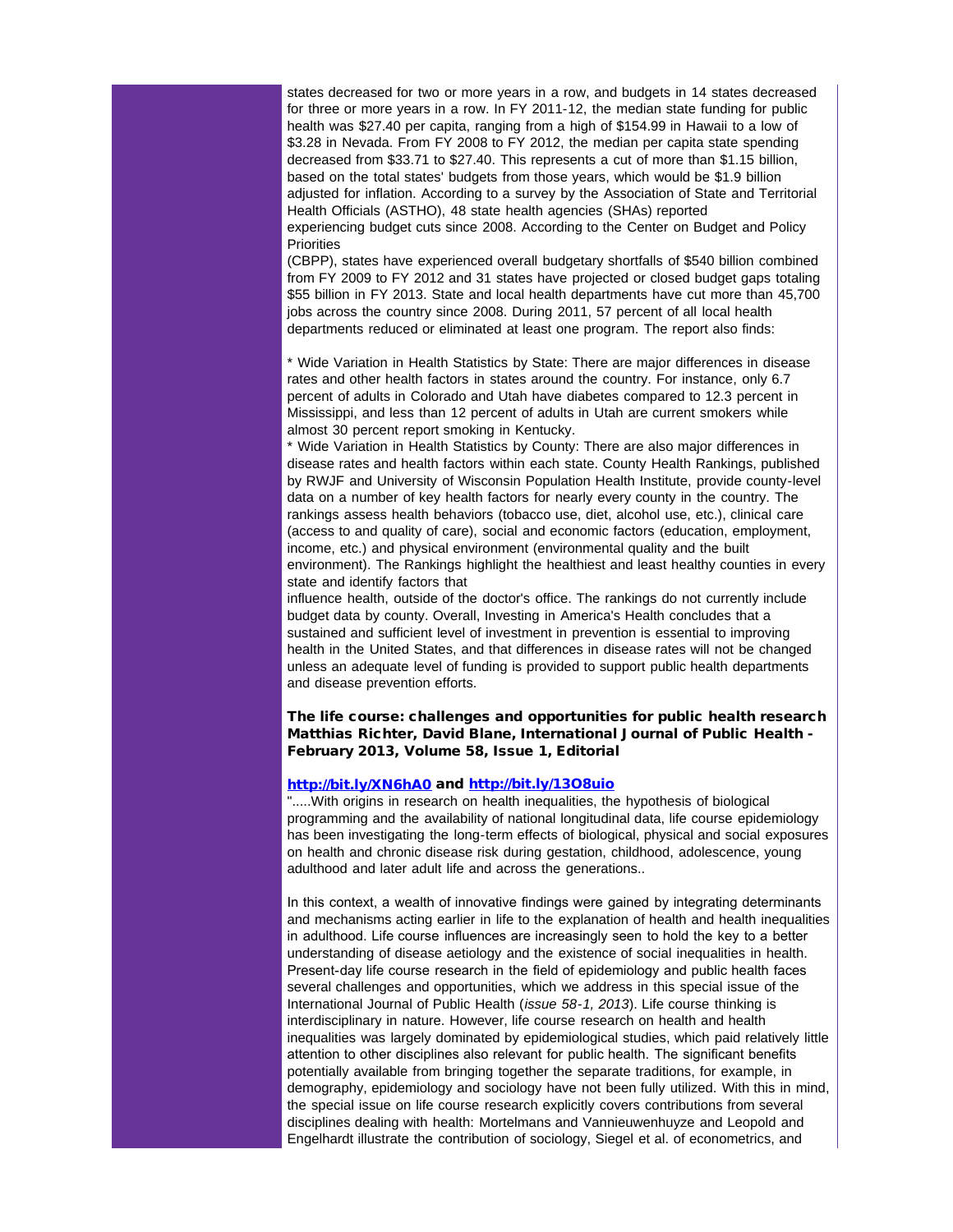### Neels et al. of demography.

Another challenge related to the disciplinary exchange is the further development of conceptual models that elucidate the risk and protective factors at each life stage as well as the underlying mechanisms that link them together across one or more generations....."

### Untapped potential of health impact assessment Mirko S Winkler, Gary R Krieger, Mark J Divall, Guéladio Cissé, Mark Wielga, Burton H Singer, Marcel Tanner & Jürg Utzinger, Bulletin of the World Health Organization - April 2013 [http://bit.ly/Z3bzt2](http://r20.rs6.net/tn.jsp?e=001P_Rv0lTHjdlUM2-isuo0vRx9cJW2VnTzRv1CfTETvTuXrmCLO_7eVDa6LSfZ_I8Iyh7zTKKZ5KB1SvMCXeLvFuen9PIZLTc76-D0BTDEG7j20OOr0mPE5KUI7lH75yDxJthkBze7SC2flesYURNFDID5ISU1JcYv9DMKs1MMWnARukylAgvp8UGe3yDxVSordG8w2gV3nWw6Ls_iEZnqSqbIhMbYZXaSMFr5mdaTsyI=)

"......The World Health Organization has promoted health impact assessment (HIA) for over 20 years. At the 2012 United Nations Conference on Sustainable Development (Rio+20), HIA was discussed as a critical method for linking health to "green economy" and "institutional framework" strategies for sustainable development. In countries having a high human development index (HDI), HIA has been added to the overall assessment suite that typically includes potential environmental and social impacts, but it is rarely required as part of the environmental and social impact assessment for large development projects. When they are performed, project-driven health impact assessment HIAs are governed by a combination of project proponent and multilateral lender performance standards rather than host country requirements. Not surprisingly, in low-HDI countries HIA is missing from the programme and policy arena in the absence of an external project driver. Major drivers of global change (e.g. population growth and urbanization, growing pressure on natural resources and climate change) inordinately affect low- and medium-HDI countries; however, in such countries HIA is conspicuously absent. If the cloak of HIA invisibility is to be removed, it must be shown that health impact assessment HIA is useful and beneficial and, hence, an essential component of the 21st century's sustainable development agenda. We analyse where and how health impact assessment HIA can become fully integrated into the impact assessment suite and argue that the impact of HIA must not remain obscure...."

### Why Does Education Matter So Much to Health? Robert Wood Johnson Foundation, Updated March 2013 [http://www.rwjf.org/en/blogs/new-public-](http://r20.rs6.net/tn.jsp?e=001P_Rv0lTHjdnF7aWglTpGKScN6WqNMlqfKxMIGZzfzOiO0F7oarARBvkuW2nyDfUBHDEnu9OKQXNthyqQHzj2A_Jienthz_8s-j8ftPQrBFUSR9jjnoiooNh19ADb_mdRxtZWov04Lz-f1Rmckotaalcy18xEZTTDylXgHLAZQv8RK2rJqK9rlV756D2L3aUWpuN2VNjJtix6Wysnrvfuh0WHUEulYGYOGWkLx1uFFNGuTkeO7Zd8Oz9u4M2QoFLI5MfuLvbafJ9hOVQKjWdAr4U-x0s8IJePviFZBZ4SQ6Nf2ni8GWX18GI2JDPLIKzlE-NaDsRnHLM=)

[health/2012/08/better\\_educationhea.html](http://r20.rs6.net/tn.jsp?e=001P_Rv0lTHjdnF7aWglTpGKScN6WqNMlqfKxMIGZzfzOiO0F7oarARBvkuW2nyDfUBHDEnu9OKQXNthyqQHzj2A_Jienthz_8s-j8ftPQrBFUSR9jjnoiooNh19ADb_mdRxtZWov04Lz-f1Rmckotaalcy18xEZTTDylXgHLAZQv8RK2rJqK9rlV756D2L3aUWpuN2VNjJtix6Wysnrvfuh0WHUEulYGYOGWkLx1uFFNGuTkeO7Zd8Oz9u4M2QoFLI5MfuLvbafJ9hOVQKjWdAr4U-x0s8IJePviFZBZ4SQ6Nf2ni8GWX18GI2JDPLIKzlE-NaDsRnHLM=)

[http://www.rwjf.org/en/research-publications/find-rwjf-](http://r20.rs6.net/tn.jsp?e=001P_Rv0lTHjdmRU8IjEoBSF80zol6V1QdozSNEMrGkWTUxCPPZNbH32YDfneP2ukU3FHdgYoPRJIYWuCxashChA4DOeKH_f1B3czm8EoLFGAv95Q6BV1axAfJ3xyzHCXSEa3M4J1TL4i_ASnJdzQhz0a3wZkR_PsrFDdTj9Jgvi-IWhP7zAsZroJ_s0gxKmOQ0tVO-acbAbvOHiNswCkRuQV7xeuIs38eCSFjmtvyMjQCJ0iJ1zU2P2yq7JMOh1A7-jXwfiRl-vYeKCgXbatPJyUKLbQc35hnu26KnLqd_-xtj8uOtzdzNWAie93RfpTQavDr_Q06CPxOH9oNBIZGJn3JWfbAHd2iUs3x_DQhbGP8E3pqnUkG5sv9SwoLsiqPw)

### [research/2012/12/why-does-education-matter-so-much-to-health-.html](http://r20.rs6.net/tn.jsp?e=001P_Rv0lTHjdmRU8IjEoBSF80zol6V1QdozSNEMrGkWTUxCPPZNbH32YDfneP2ukU3FHdgYoPRJIYWuCxashChA4DOeKH_f1B3czm8EoLFGAv95Q6BV1axAfJ3xyzHCXSEa3M4J1TL4i_ASnJdzQhz0a3wZkR_PsrFDdTj9Jgvi-IWhP7zAsZroJ_s0gxKmOQ0tVO-acbAbvOHiNswCkRuQV7xeuIs38eCSFjmtvyMjQCJ0iJ1zU2P2yq7JMOh1A7-jXwfiRl-vYeKCgXbatPJyUKLbQc35hnu26KnLqd_-xtj8uOtzdzNWAie93RfpTQavDr_Q06CPxOH9oNBIZGJn3JWfbAHd2iUs3x_DQhbGP8E3pqnUkG5sv9SwoLsiqPw)

While it's known that education leads to better jobs and higher income, research also shows strong links between education and longevity, reduced risk of illness, and increased vitality and school success for future generations. Yet, changing demographic trends and rising college costs portend poorly for health. This brief examines the role that education plays in health and finds that:

\* Better-educated individuals live longer, healthier lives than those with less education, and their children are more likely to thrive.

\* An action plan released by the National Prevention Council, comprised of 17 federal departments, includes efforts to bolster education outcomes for youth.

\* Changing demographics and other trends forecast that young people in the United States today are less likely than members of their parents' generation to graduate from high school, posing

challenges to efforts to improve health status.

### **Others**

# Health Policy Toolkit The World Bank

### [http://bit.ly/zp8Ysm](http://r20.rs6.net/tn.jsp?e=001P_Rv0lTHjdl2IYwej4cXsUFpbffUEuvTkuzutHQVkEzBlh_VuYRSnAhG90nw6ByBjKWlZClYthQn6agFq04VV4g_aTX0ZobWhejvALedmsrBIyf0V36ComAiYQ4-mf5duOfuVep8fO4Iw6RBBQtTKkFiig_5NDJ9IsqMimJt_a3OrInvWegPlNqZx07LgmAVnnU-_iAjqGrdR1VUJDzL_qXwh8nQSIC12RBCtauSUEo=)

Health Policy Toolkit, which offers health policy stakeholders and practitioners online access to a growing collection of information about policies and practices that can help enhance the contribution of the private sector to important health goals in developing countries.

The Toolkit includes links to key policy resources in a variety of formats. Module 1: Fundamentals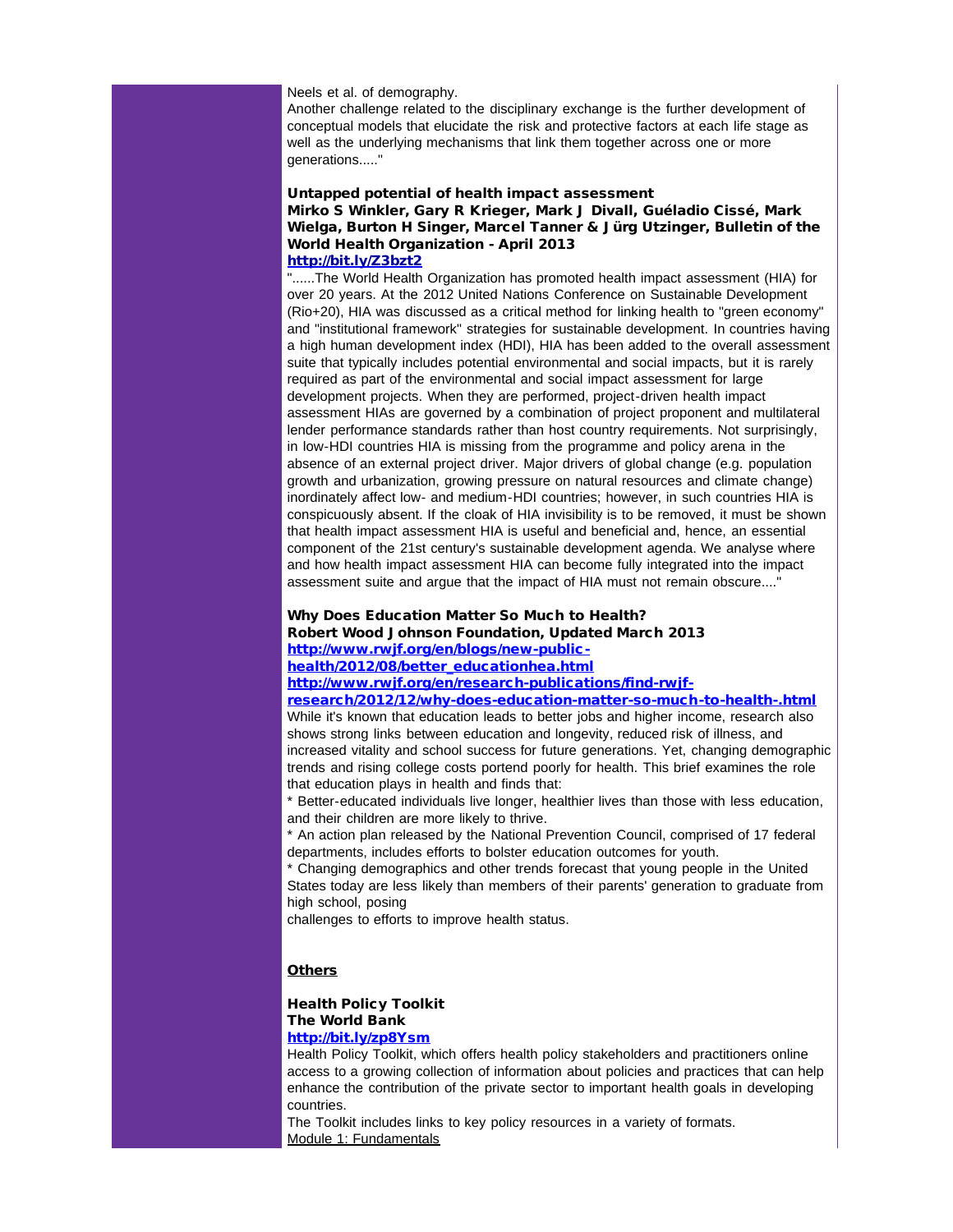This module discusses health systems, the policy cycle, public sector stewardship towards the private health sector, the importance of the private health sector, and policy mechanisms governments can use to better engage the private health sector. In this module:

\*Health systems and the policy cycle;

\*The concepts of stewardship and engagement;

\*Actors involved in the private health sector;

\*Why the private health sector matters and who uses it;

\*Policy instruments to engage the private health sector.

#### Module 2: Assessment

This module helps stakeholders including policymakers, technical staff, businesses and financial institutions to understand how to better engage the public and private sectors through the results of an assessment process.

The reader will understand:

\*Health systems frameworks for a health sector assessment

\*The dimensions of a health sector assessment

\*The dynamics of a private health sector assessment process

\*Options for sources of secondary data

\*The types of instruments which can be used for primary data collection

\*Steps in the assessment process

Module 3: Engagement

This module focuses on engaging with the private health sector by designing, implementing, and evaluating a public private dialogue.

The reader will:

\*Be able to define engagement, public private dialogue, and public-private partnership and understand the major policy instruments used to collaborate with the private health sector.

\*Understand the stages of the policy cycle and how it relates to a public private dialogue.

\*Know the essential elements to consider when designing and implementing a publicprivate dialogue project in health.

Module 4: Capacity Development

This module provides policymakers and capacity builders with tools to better understand how to work with the private health sector.

The reader will:

\*Review the concept of capacity development and how it relates to policy engagement and private health sector assessment;

\*View a sample course agenda and training materials on strategies for strengthening private health policy to achieve health goals;

\*Understand how to conduct a private health sector assessment;

\*Gain exposure to policy instruments for engaging the private sector.

[Public-Private Dialogue Handbook](http://r20.rs6.net/tn.jsp?e=001P_Rv0lTHjdnZPlUQqAj_7WUJCJBZMMXiChclRO0JospIgf6chchz8rYjxJSoMOhwkcEeymrOEkFwhWudWEPZFaTRXHM8AmgHNbHMbsr3y27vKyQrPOqxQ-9lItQyuSuOMLvHxIn1qNUudl53DI07yjFyYuY5iFH5fwiNl9cTIn6fzB8Xp_hUjMOoXJXiuoaJ4_0KJBIRYYRwIhZYrJV4AZwtj-x5lHWvmIjgcju8nFN_FvYXVsOoxDy63QhGFkKPbIIwFj7U_AAPj26vaPdMg-aZ6S79soWq) (pdf, 3.84mb) [http://bit.ly/A9nIOt](http://r20.rs6.net/tn.jsp?e=001P_Rv0lTHjdnPQmAlwoLuXbgQbJtnVg7s7S4IcBlTjghKTpYxMYS6pthUwoOkOrA8hEeBAOEAOAHQt73n2u6Q1w0WRzzkwMOmK931CBzR5BNsLKTR_BAmZBenTakgRK0QoORmt9VZEIGKx9x4o6wRLbrk-5tzQCxwEz1pZdjwDGD0cHC00hMKFuPlZg9tZcXqrKP4blv2JdTvBPGHMwsoV4Rjonfr9m8XGQwWcEyfk9Q=)

## [back to top](#page-0-4)

# ABOUT THIS NEWSLETTER

To contribute information, resources or announcements to Kellogg Connection, e-mail [healthscholars@cfah.org.](mailto:healthscholars@cfah.org) The Kellogg Connection is a monthly electronic newsletter that connects W.K. Kellogg programs: Kellogg Health Scholars, Scholars in Health Disparities, Community Health Scholars, Kellogg Fellows in Health Policy Research and H. Jack Geiger Congressional Health Policy Fellows.

To SUBSCRIBE/UNSUBSCRIBE to Kellogg Connection, please e-mail [healthscholars@cfah.org](mailto:healthscholars@cfah.org) stating the e-mail address you would like added/removed.

The Kellogg Health Scholars Program is a program of the [Center for Advancing Health](http://r20.rs6.net/tn.jsp?e=001P_Rv0lTHjdlu93rMfywl3gdIDB0NUWZc5IATK3aKLG833VCyoSveaPBkhgwsS85-727s-DnW8DP2orfsrDxgC_M7NuTj2njQV_VrBpa98J7_fv05Nt-o4h1vZBC7RxYF2AWK0E7dFDhrpOj4teqR8xRtZVJArxUafduitRC5vieHFRwsC4piuot6uuNjD9lyyTwNHiU2iANXAE0e1lS79e3am0N-gKDzWfM9Qmg-y6M=) [\(CFAH\).](http://r20.rs6.net/tn.jsp?e=001P_Rv0lTHjdlu93rMfywl3gdIDB0NUWZc5IATK3aKLG833VCyoSveaPBkhgwsS85-727s-DnW8DP2orfsrDxgC_M7NuTj2njQV_VrBpa98J7_fv05Nt-o4h1vZBC7RxYF2AWK0E7dFDhrpOj4teqR8xRtZVJArxUafduitRC5vieHFRwsC4piuot6uuNjD9lyyTwNHiU2iANXAE0e1lS79e3am0N-gKDzWfM9Qmg-y6M=) Since its founding in 1992, CFAH has worked to translate complex scientific evidence into information, policies and programs that will ensure that each person can find good care and make the most of it. For more information visit our website [www.cfah.org.](http://r20.rs6.net/tn.jsp?e=001P_Rv0lTHjdlu93rMfywl3gdIDB0NUWZc5IATK3aKLG833VCyoSveaPBkhgwsS85-727s-DnW8DP2orfsrDxgC_M7NuTj2njQV_VrBpa98J7_fv05Nt-o4h1vZBC7RxYF2AWK0E7dFDhrpOj4teqR8xRtZVJArxUafduitRC5vieHFRwsC4piuot6uuNjD9lyyTwNHiU2iANXAE0e1lS79e3am0N-gKDzWfM9Qmg-y6M=) CFAH receives unrestricted funding from a number of foundations, principally The Annenberg Foundation, and restricted funding from the W. K. Kellogg